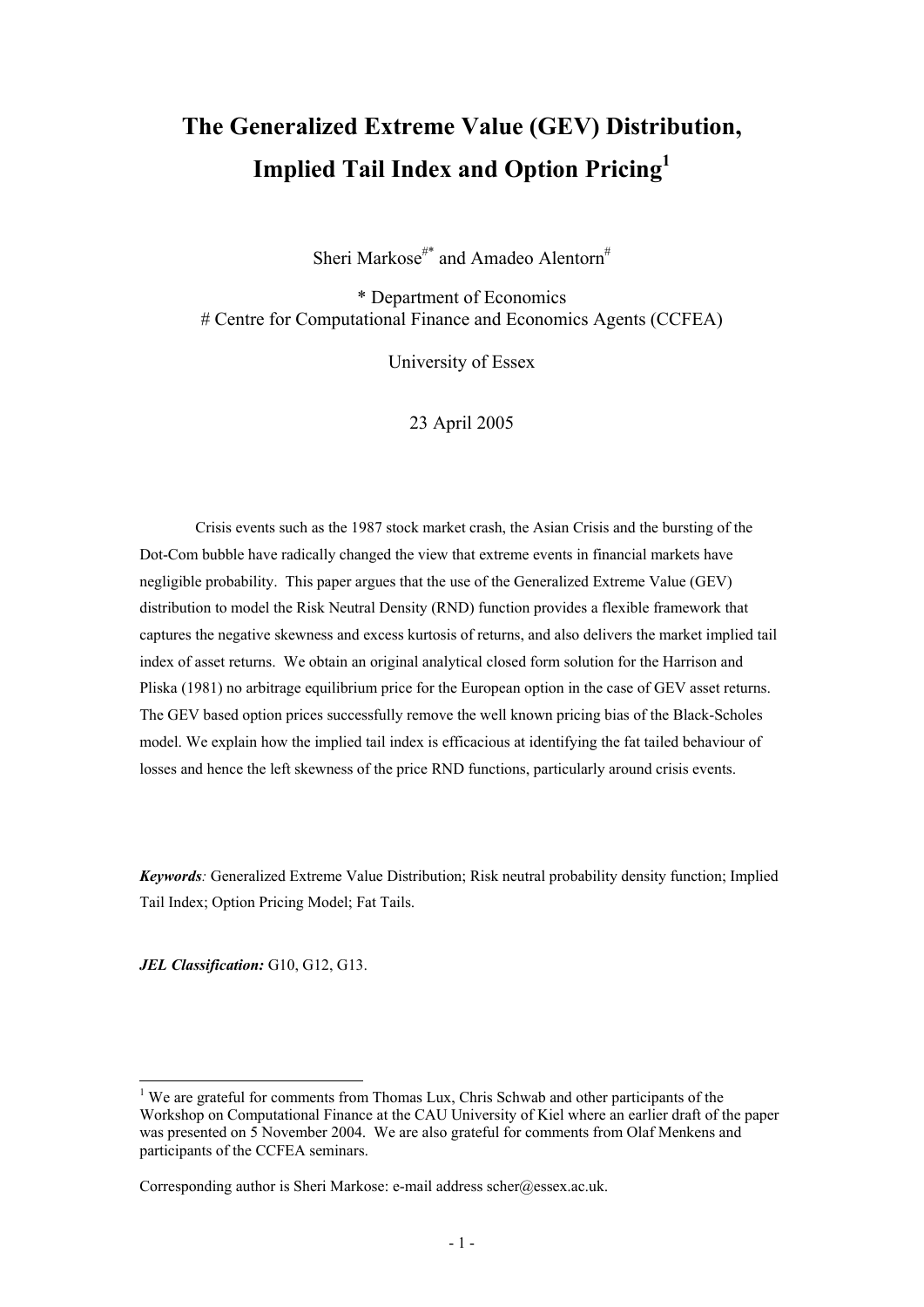# **1. Introduction**

-

The 1987 stock market crash, the Asian Crisis (July–October 1997), the September 1998 LTCM debacle, the bursting of the high technology Dot-Com bubble of 2000-02 with 30% losses of equity values, events such as 9/11, and sudden corporate collapses of the magnitude of Enron - have radically changed the view that extreme events have negligible probability. In mainstream financial theory extreme events which occur with small probabilities have not been a matter of concern as in the dominant model of lognormal asset prices the probability of extreme events is negligible.<sup>2</sup> However, recently there has been a growing pragmatic and theoretical interest in the shape and fatness of the tails of the distributions of stock returns.

Extreme value theory is a robust framework to analyse the tail behaviour of distributions. Extreme value theory has been applied extensively in hydrology, climatology and also in the insurance industry (see, Embrechts et. al. 1997). Despite early work by Mandelbrot (1963) on the possibility of fat tails in financial data and evidence on the inapplicability of the assumption of log normality in option pricing, a systematic study of extreme value theory for financial modelling and risk management has only begun recently. Embrechts et. al. (1997) is a comprehensive source on extreme value theory and applications.<sup>3</sup>

The objective of this paper is to use the Generalized Extreme Value (GEV) distribution in the context of European option pricing with the view to overcoming the problems associated with existing option pricing models. Within the Harrison and Pliska (1981) asset pricing framework, the risk neutral probability density function (RND, for short) exists under an assumption of no arbitrage. By definition of a no arbitrage equilibrium, the current price of an asset is the present discounted value of its expected future payoff given a risk-free interest rate where the expectation is evaluated by the RND function. Breeden and Litzenberger (1978) were first to show how the RND function can be extracted from traded option prices.

The Black-Scholes (1973) and lognormal based RND models have well known drawbacks. First, the implied volatility smiles or smirks are inconsistent with the constancy required in the lognormal case for volatility across different strikes for options with the same maturity date. Further, this class of models cannot explicitly account for the negative skewness and the excess kurtosis of asset returns. Since, Jackwerth and Rubinstein (1996) demonstrated the discontinuity in the implied skewness and kurtosis across the divide of the 1987 stock market crash - a large literature has developed which aims to extract the RND function from traded option prices so that the skewness and fat tail properties of the distribution are better captured than is the case in lognormal models.

 $2$  As noted by Jackwerth and Rubinstein (1996) in a lognormal model of assets prices, the probability of a stock market crash with some 28% loss of equity values is 10-160, an event which is unlikely to happen even in the life time of the universe.

 $3 \text{ Embrechts}$  (1999, 2000) considers the potential and limitations of extreme value theory for risk management. Without being exhaustive here, De Haan et. al. (1994) and Danielsson and de Vries (1997) study quantile estimation. Bali (2003) uses the GEV distribution to model the empirical distribution of returns. Mc Neil (1999) gives an extensive overview of extreme value theory for risk management, see also Dowd (2002, pp.272-284). The EVIM package of Gençay et. al. (2001) for extreme value analysis in MatLab has become a user friendly tool for financial data analysis.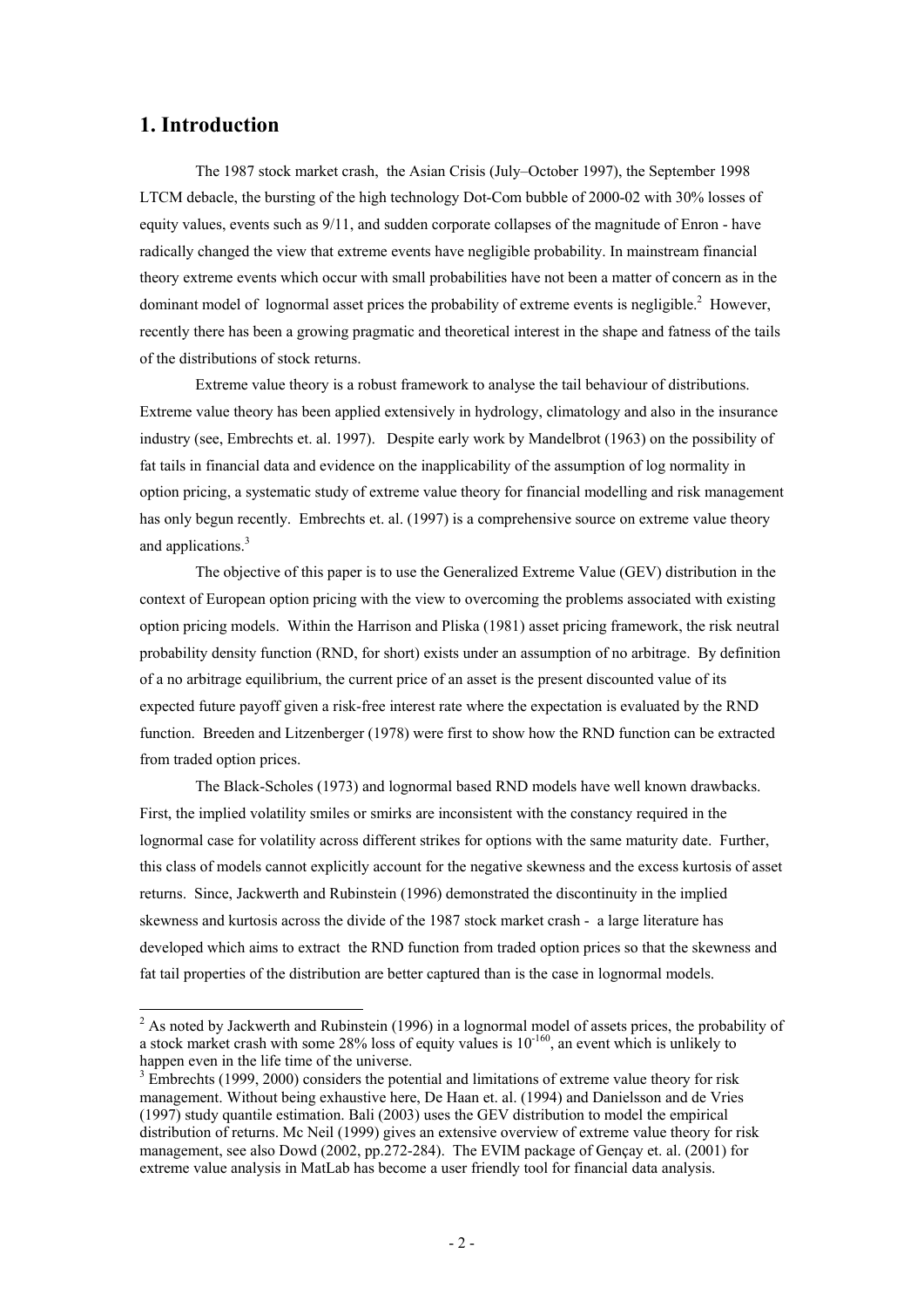Pricing biases caused by left skewness of asset returns that cannot be captured in the implied lognormal asset pricing models are now well understood (see, Savickas, 2002, 2004). Typically, in periods when the left skewness of asset prices increases, the Black-Scholes option prices for them will overprice out-of-the-money call options and underprice in- the-money call options relative to when there is greater symmetry in the distribution function. Further, there is evidence that the option price is highly sensitive to the tail shape change which is a matter that is distinct to its sensitivity to the variance of the price distribution. However, the lack of closed form solutions to the option pricing model, the large number or parameters needed or the lack of easy interpretation of implied parameters have prevented many of the proposed models intended to deal with both the fat tails and the skew in asset prices from being of practical use in pricing and hedging.

This paper argues for the use of the Generalized Extreme Value (GEV) distribution for asset returns in call option pricing models for the following reasons:

- (i) It can provide a closed form solution for the European option price.
- (ii) It yields a parsimonious European option pricing model with only three parameters defining the tail shape, location and scale.
- (iii) It provides a flexible framework that subsumes as special cases a number of classes of distributions that have been assumed to date in more restrictive settings.
- (iv) It most significantly, can deliver the market implied tail index for the asset returns. The latter is found to be time varying in a way that mirrors the lack of invariance in the recursively estimated tail index of asset returns (see, Quintos, Fan and Phillips, 2001) with jumps in the fat tailedness in crisis periods.
- (v) We follow the convention (see Dowd 2002, p.272) that asset returns are modelled in terms of losses when Extreme Value Theory is used. When extreme events are prominent, the GEV model for negative returns yields a Fréchet type implied density function for returns. The corresponding RND for the price is left skewed and exhibits a fat tail on the left.
- (vi) The success of the GEV based RND for the asset price in removing well known pricing biases associated with the Black Scholes model can be now established precisely in terms of changes in tail shape.
- (vii) Having obtained a closed form solution for the option pricing model, we can also obtain a closed form solution for the new "greek" in the lexicon of option pricing, which measures the sensitivity of the option price to the tail index.
- (viii) The closed form delta hedging formulation can also be given.

This paper covers the first (vi) features listed above of the GEV RND model of option pricing and leave the last two for further work.

We will briefly now comment on how the GEV RND based option pricing model fits into the large edifice, given in **Figure 1** below, built of the different methods used for the extraction of the implied distributions and their respective option pricing models that have arisen since the work of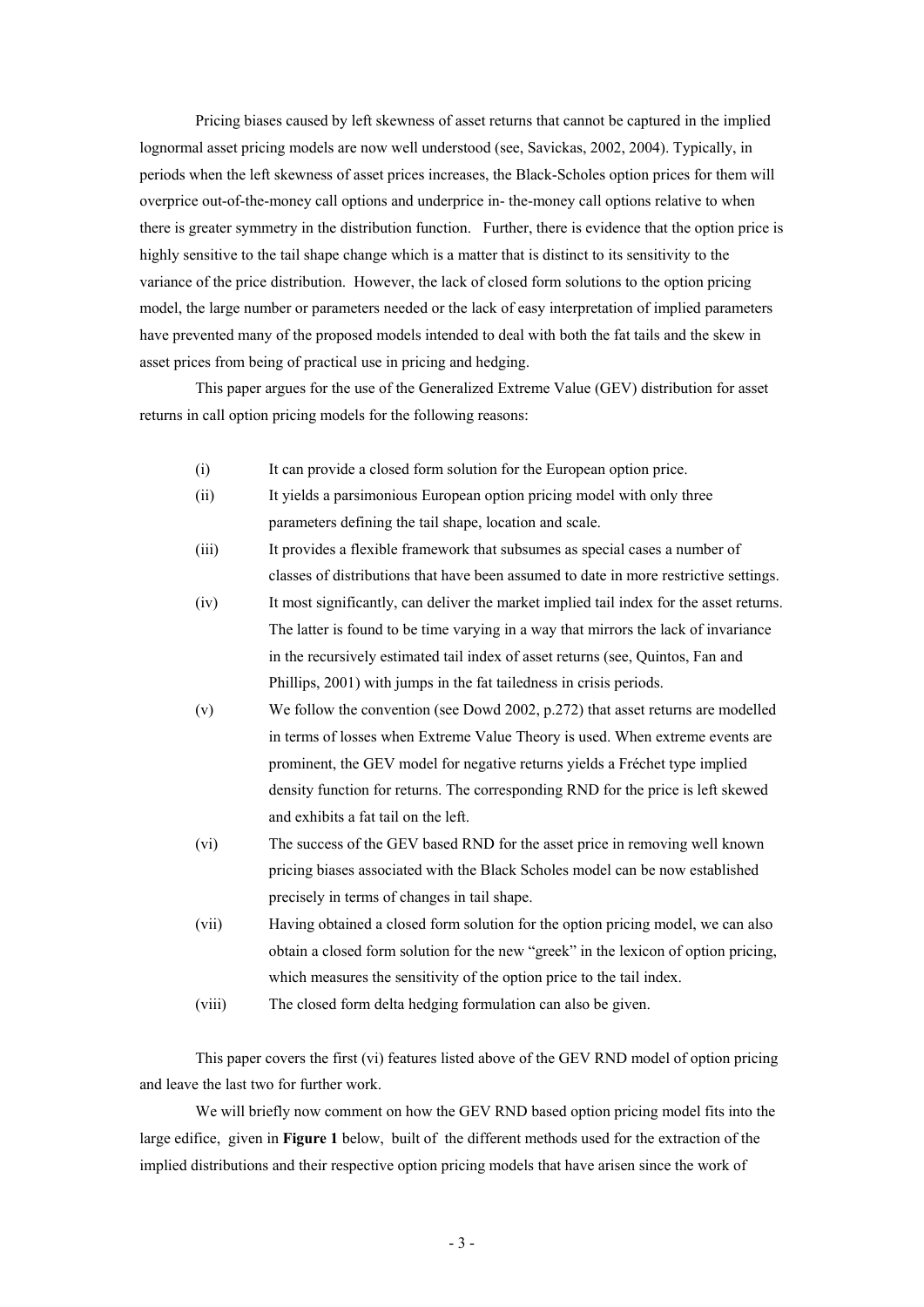Breeden and Litzenberger (1978). Based on Jackwerth (1999) survey, the different methods can be classified into three main categories: parametric, semi parametric and non-parametric. Parametric methods can be divided into three sub-categories: generalized distribution methods, specific distributions and mixture methods. Generalized distribution methods introduce more flexible distributions with additional parameters beyond the two parameters of the normal or lognormal distributions. Within this subcategory, Aparicio and Hodges (1998) use generalized Beta functions of the second kind, which are described by four parameters, and Corrado (2001) uses the generalized Lambda distribution. Under the specific distributions being assumed for the RND function, we find the Weibull distribution by Savickas (2002 and 2004), and the skewed Student-t by de Jong and Huisman (2000). The Variance Gamma distribution used by Madan, Carr and Chang (1998), and Levy processes used among others by Matache, Nitsche and Schwab (2004) are more recent specifications with these methods having parameters that can control fat tails and skewness of the asset price. Up to seven parameters are associated with these models.



**Figure 1: Classification of most common RND estimation methods**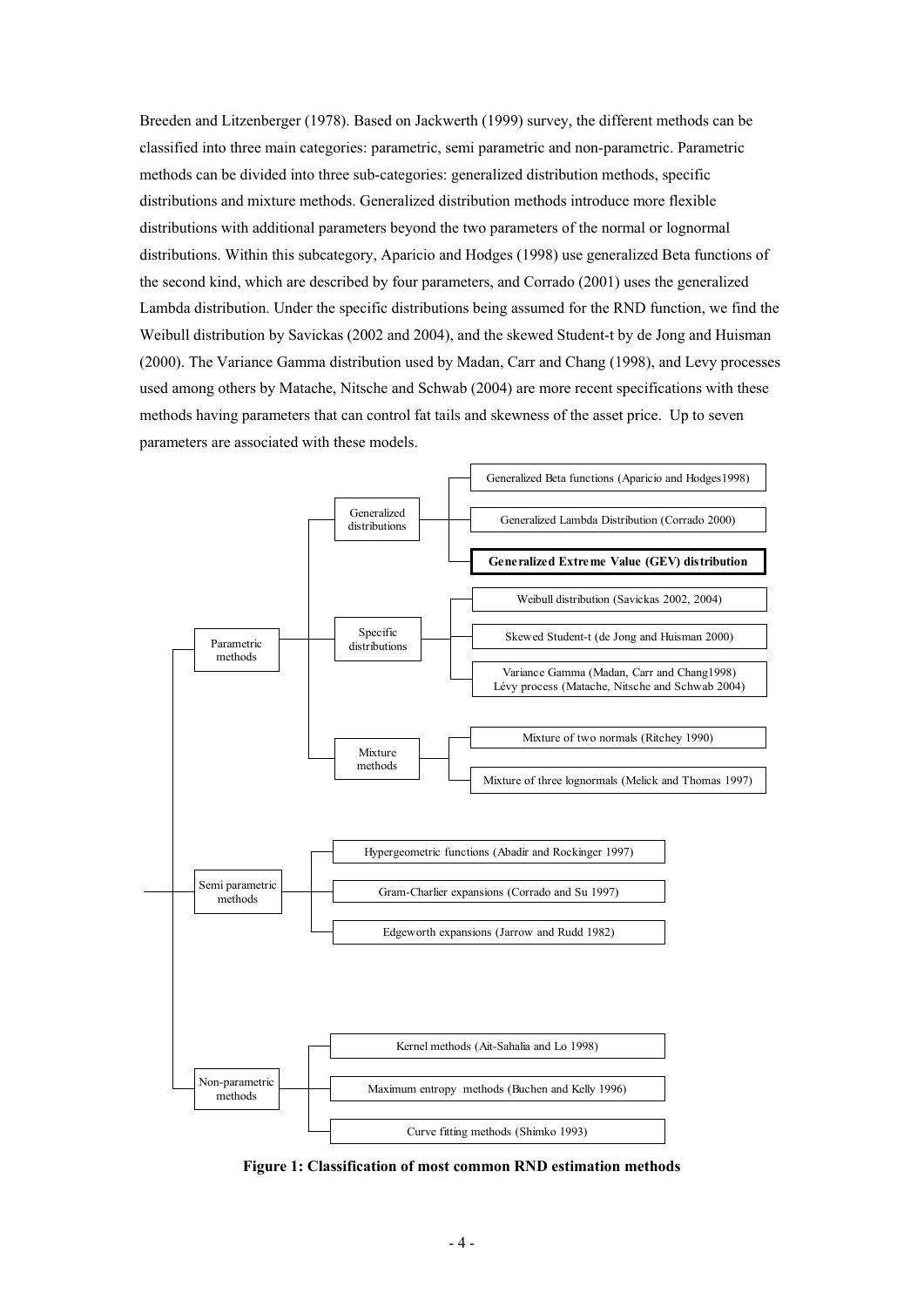Finally, the third sub-category within parametric methods is the mixture methods, which achieve greater flexibility by taking a weighted sum of simple distributions. The most popular method here is mixture of lognormals. Ritchey (1990) and Gemmill and Saflekos (2000) use two lognormals, and Melick and Thomas (1997) use three lognormals. One problem associated with the mixture of distributions is that the number of parameters is usually large, and thus they may overfit the data. For example, the mixture of two lognormals needs to estimate five parameters.

Under the category of semi parametric methods, we find the Hypergeometric function used by Abarid and Rockinger (1997), and expansion methods such as the Gram-Charlier expansions used by Corrado and Su (1997) and Edgeworth expansions used by Jarrow and Rudd (1982). The nonparametric methods can be again divided in three groups: kernel methods, maximum-entropy methods, and curve fitting methods. Kernel methods are related to regressions since they try to fit a function to observed data, without specifying a parametric form. Second, the methods based on maximum-entropy find a non-parametric probability distribution that tries to match the information content, while at the same time satisfying certain constraints, such as pricing observed options correctly. In the third group in this category, there are the curve fitting methods that try to fit the implied volatilities or the riskneutral density with some flexible function. The model presented in this paper, as highlighted in **Figure 1**, falls in the general category of parametric models, and more specifically, within the subcategory of generalized distributions. In Section 2 of the paper we give a brief introduction on Extreme Value Theory and present the Generalized Extreme Value (GEV) distribution and its properties to indicate how the flexibility of this three parameter class of distribution can capture skew and fat tails as and when dictated by the data with no *a priori* restrictions.

The rest of the paper is organized as follows. In section 3.1, the use of the GEV distribution for the RND returns in the context of the Harrision and Kreps (1991) no arbitrage pricing model is discussed. In Section 3.2, the closed form solutions for the arbitrage free European call and put option price equations are derived in the case of the GEV distribution for the RND function. Sections 3.3 and 3.4 discuss the components of the closed form solution for the proposed GEV option pricing model. Section 4 reports the empirical results on the estimated implied GEV parameters and RND function for the FTSE 100 European option price data from 1997 to 2003. Section 4.1 gives the data description, and Section 4.2 the methodology. In Sections 4.3 and 4.4, the fit of the postulated GEV option pricing model is compared to the benchmark Black-Scholes and is found to be superior at all levels of moneyness and at all time horizons, removing the well known price bias of the Black-Scholes model. In Section 4.5, the analysis of the implied tail indexes is given, and in Section 4.6, the role of implied RND functions in the event studies surrounding periods of "extreme" downward movements of the FTSE-100 index is given. Finally, Section 5 gives the conclusions of the paper.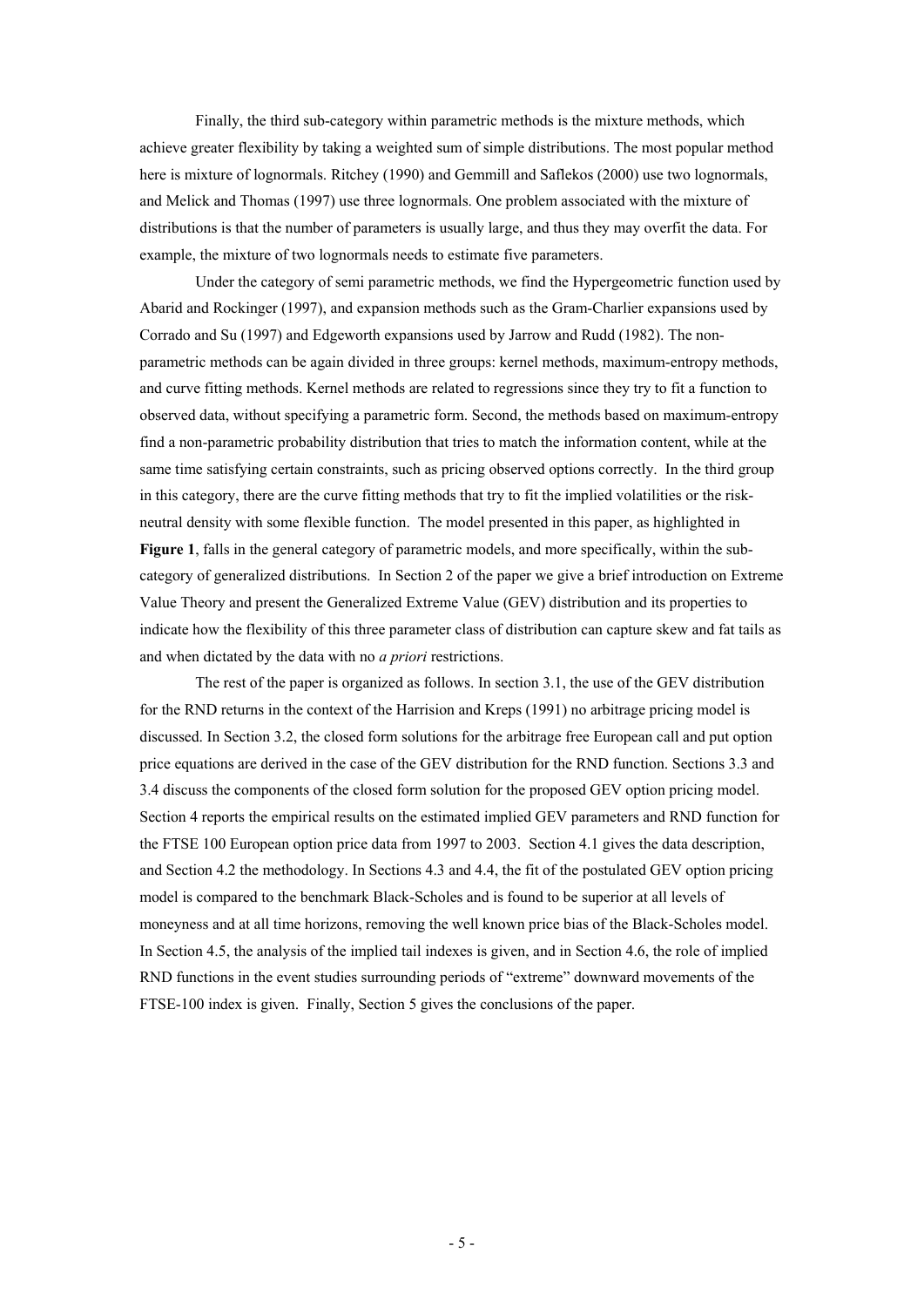# **2. Extreme Value Theory and the GEV distribution**

Unlike the normal distribution that arises from the use of the central limit theorem on sample averages, the extreme value distribution arises from the limit theorem of Fisher and Tippet (1928) on extreme values or maxima in sample data. The class of GEV distributions is very flexible with the tail shape parameter  $\xi$  (and hence the tail index defined as  $\alpha = \xi^{-1}$ ) controlling the shape and size of the tails of the three different families of distributions subsumed under it. The three families of extreme value distributions can be nested into a single parametric representation, as shown by Jenkinson (1955) and von Mises(1936). This representation is known as the "Generalized Extreme Value" (GEV) distribution and is given by:

$$
F_{\xi}(x) = \exp\left(-\left(1 + \xi x\right)^{-1/\xi}\right) \quad \text{with} \quad 1 + \xi x > 0, \quad \xi \neq 0. \tag{1.a}
$$

Applying the formula that  $(1 + \xi x)^{-1/\xi} \rightarrow e^x$ , as  $\xi \rightarrow 0$  we have,

$$
F_0(x) = \exp(-e^x). \tag{1.b}
$$

The standardized GEV distribution, in the form in von Mises (1936) (see, Reiss and Thomas, 2001, p. 16-17), incorporates a location parameter  $\mu$  and a scale parameter  $\sigma$ , and is given by:

$$
F_{\xi,\mu,\sigma}(x) = \exp\left(-\left(1 + \xi \frac{(x-\mu)}{\sigma}\right)^{-1/\xi}\right) \quad \text{with} \quad 1 + \xi \frac{(x-\mu)}{\sigma} > 0, \quad \xi \neq 0. \quad (2.a)
$$

and

$$
F_{0,\mu,\sigma}(x) = \exp(-e^{-\frac{(x-\mu)}{\sigma}})
$$
 with  $\xi = 0$ . (2.b)

The corresponding probability density functions obtained as the derivative of the distribution function, are respectively:

$$
f_{\xi,\mu,\sigma}(x) = \frac{1}{\sigma} \left( 1 + \xi \frac{(x-\mu)}{\sigma} \right)^{-1-1/\xi} \exp\left( -\left( 1 + \xi \frac{(x-\mu)}{\sigma} \right)^{-1/\xi} \right) \qquad \xi = 0, \text{ (3.a)}
$$

and

$$
f_{0,\mu,\sigma}(x) = \frac{1}{\sigma} e^{-(x-\mu)/\sigma} \exp(-e^{-(x-\mu)/\sigma}) \qquad \qquad \xi = 0. \quad (3.b)
$$

The distributions associated with  $\xi > 0$  are called Fréchet and these include well known fat tailed distributions such as the Pareto, Cauchy, Student-t and mixture distributions. If  $\xi = 0$ , the GEV distribution is the Gumbel class and includes the normal, exponential, gamma and lognormal distributions where only the lognormal distribution has a moderately heavy tail. Finally, in the case where  $\xi$  < 0, the distribution class is Weibull. These are short tailed distributions with finite lower bounds and include distributions such as uniform and beta distributions. **Figure 2** below illustrates the GEV density functions for each the three classes of distributions that the GEV can take based on the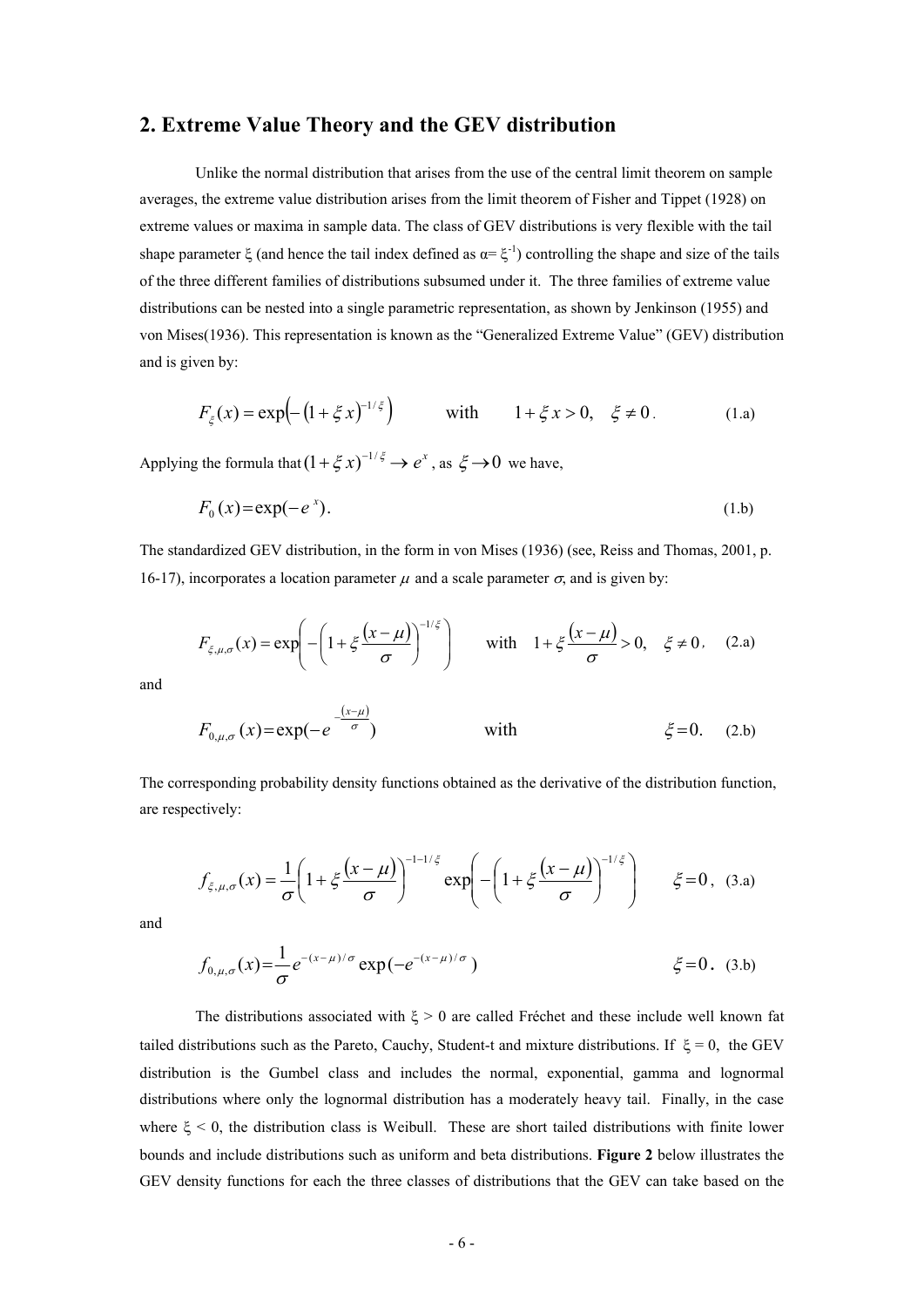shape parameter ξ. Note that the three graphs only differ in the value of ξ, having the same value for location and scale parameters. Typically,  $\xi > 0$  is known to characterize asset returns in terms of losses, as given in **Figure 2c**. The corresponding density functions for the price in each of these cases are shown in **Figure 3**. Note the left skew in the price density function is greatest in **Figure 3c**, for the case when  $\xi > 0$ , when the negative returns density function belongs to the GEV-Fréchet class. This observation plays a crucial role in the analysis that follows.



**Figure 2: Density functions for returns: (a) GEV-Weibull, (b) GEV-Gumbel and (c) GEV-Fréchet.** 



**Figure 3: Density functions for the corresponding prices: (a) GEV- Weibull returns, (b) GEV-Gumbel returns and (c) GEV- Fréchet returns.** 

# **3. The GEV Option Pricing Model**

# *3.1 Arbitrage Free Option Pricing and the Risk Neutral Density*

Let  $S_t$  denote the underlying asset price at time *t*. The European call option  $C_t$  is written on this asset with strike *K* and maturity *T*. We assume the interest rate *r* is constant. Following the Harrison and Pliska (1981) result on the arbitrage free European call option price, there exists a risk neutral density (RND) function,  $g(S_T)$ , such that the equilibrium call option price can be written as:

$$
C_t(K) = E_t^{\mathcal{Q}} \big( e^{-r(T-t)} \max(S_T - K, 0) \big) = e^{-r(T-t)} \int_K^{\infty} (S_T - K) g(S_T) dS_T \; . \tag{4}
$$

Here  $E_t^Q[\cdot]$  is the risk-neutral expectation operator, conditional on all information available at time *t*, and  $g(S_T)$  is the risk-neutral density function of the underlying at maturity. Similarly, the arbitrage free option pricing equation for a put option is given by: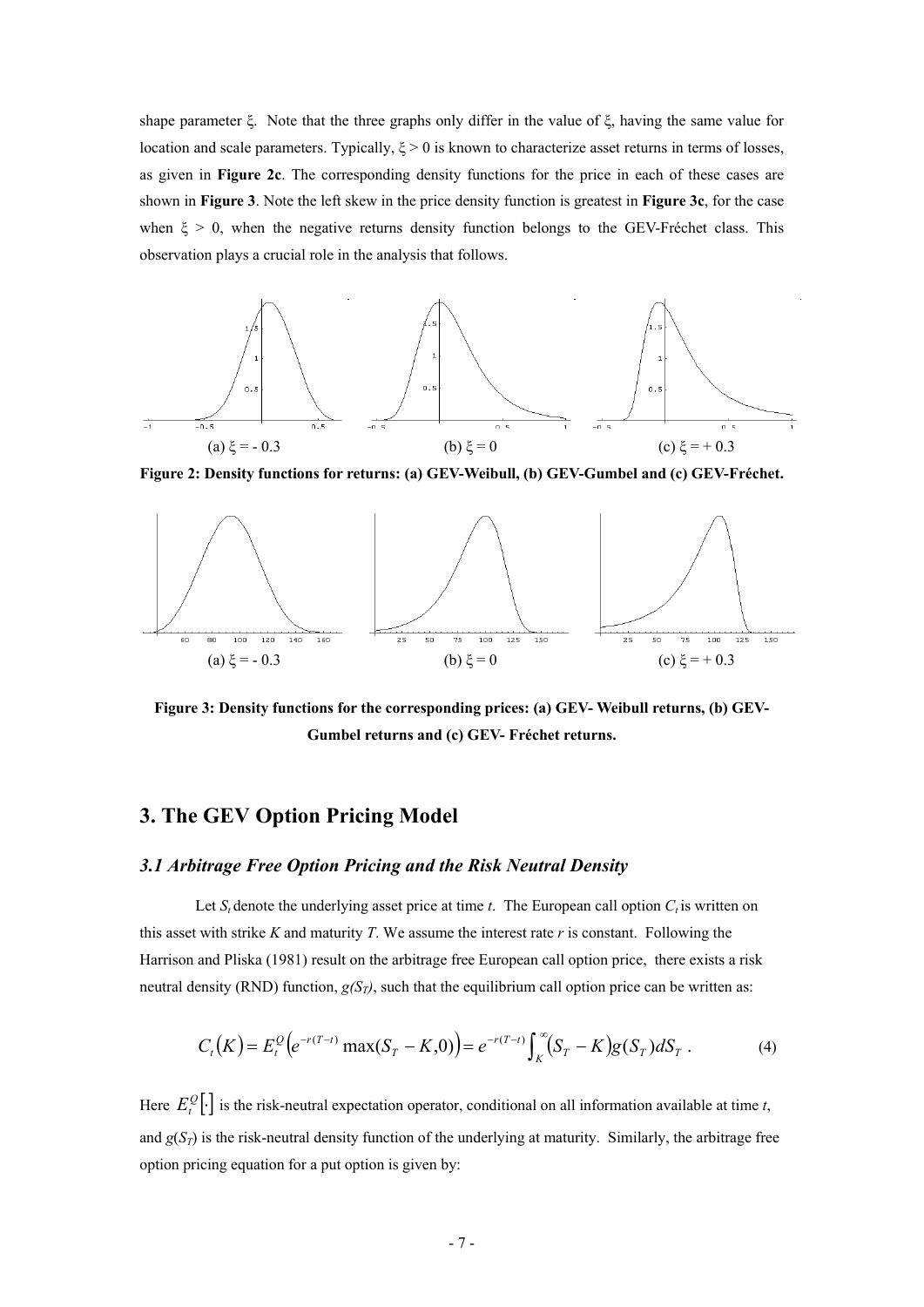$$
P_t(K) = e^{-r(T-t)} E_t^{\mathcal{Q}} \left[ \max(K - S_T, 0) \right] = e^{-r(T-t)} \int_0^K (K - S_T) g(S_T) dS_T
$$
\n(5)

In an arbitrage-free economy, the following martingale condition must also be satisfied:

$$
S_t = e^{-r(T-t)} E_t^{\mathcal{Q}}(S_T). \tag{6}
$$

## *3.2 European Call and Put Option Price with GEV returns*

In this paper, we assume that the distribution of asset returns for a holding period equal to time to maturity of the option is represented by the GEV distribution. We derive closed form solutions for the call and put option pricing equations by analytically solving the integrals in (4) and (5). For the purpose of obtaining an analytic closed form solution, it was found necessary to define returns as simple returns. <sup>4</sup> Further, following the convention in Extreme Value Theory (see Dowd 2002, p.272), where Fréchet type distributions with  $\xi > 0$  for the tail shape parameter are associated with losses, we model asset returns in terms of losses:

$$
L_T = -R_T = -\frac{S_T - S_t}{S_t} = 1 - \frac{S_T}{S_t} \tag{7}
$$

By assuming that  $L_T$  follows the standardised GEV distribution given in (2.a),  $\xi \neq 0$ , the density function for the negative returns is given by:

$$
f(L_T) = \frac{1}{\sigma} \left( 1 + \frac{\xi(L_T - \mu)}{\sigma} \right)^{-1 - 1/\xi} \exp \left( -\left( 1 + \frac{\xi(L_T - \mu)}{\sigma} \right)^{-1/\xi} \right) . \tag{8}
$$

The RND function  $g(S_T)$  in (4) for the underlying price  $S_T$  is given by the general formula:

$$
g(S_T) = f(L_T) \left| \frac{\partial L_T}{\partial S_T} \right| = f(L_T) \frac{1}{S_t} \,. \tag{9}
$$

By substituting (8) into (9), we obtain the RND function of the underlying price in terms of the standardized GEV density function as in equation (3.a):

$$
g(S_T) = \frac{1}{S_t \sigma} \left( 1 + \frac{\xi (L_T - \mu)}{\sigma} \right)^{-1 - 1/\xi} \exp \left( -\left( 1 + \frac{\xi (L_T - \mu)}{\sigma} \right)^{-1/\xi} \right) \tag{10}
$$

with

-

$$
1 + \frac{\xi}{\sigma} \left( L_T - \mu \right) = 1 + \frac{\xi}{\sigma} \left( 1 - \frac{S_T}{S_t} - \mu \right) > 0 \tag{11}
$$

<sup>&</sup>lt;sup>4</sup> Numerical results not reported in this paper show that the implied parameters ( $\xi$ ,  $\mu$ ,  $\sigma$ ) obtained when using simple returns or log returns are not statistically different from each other.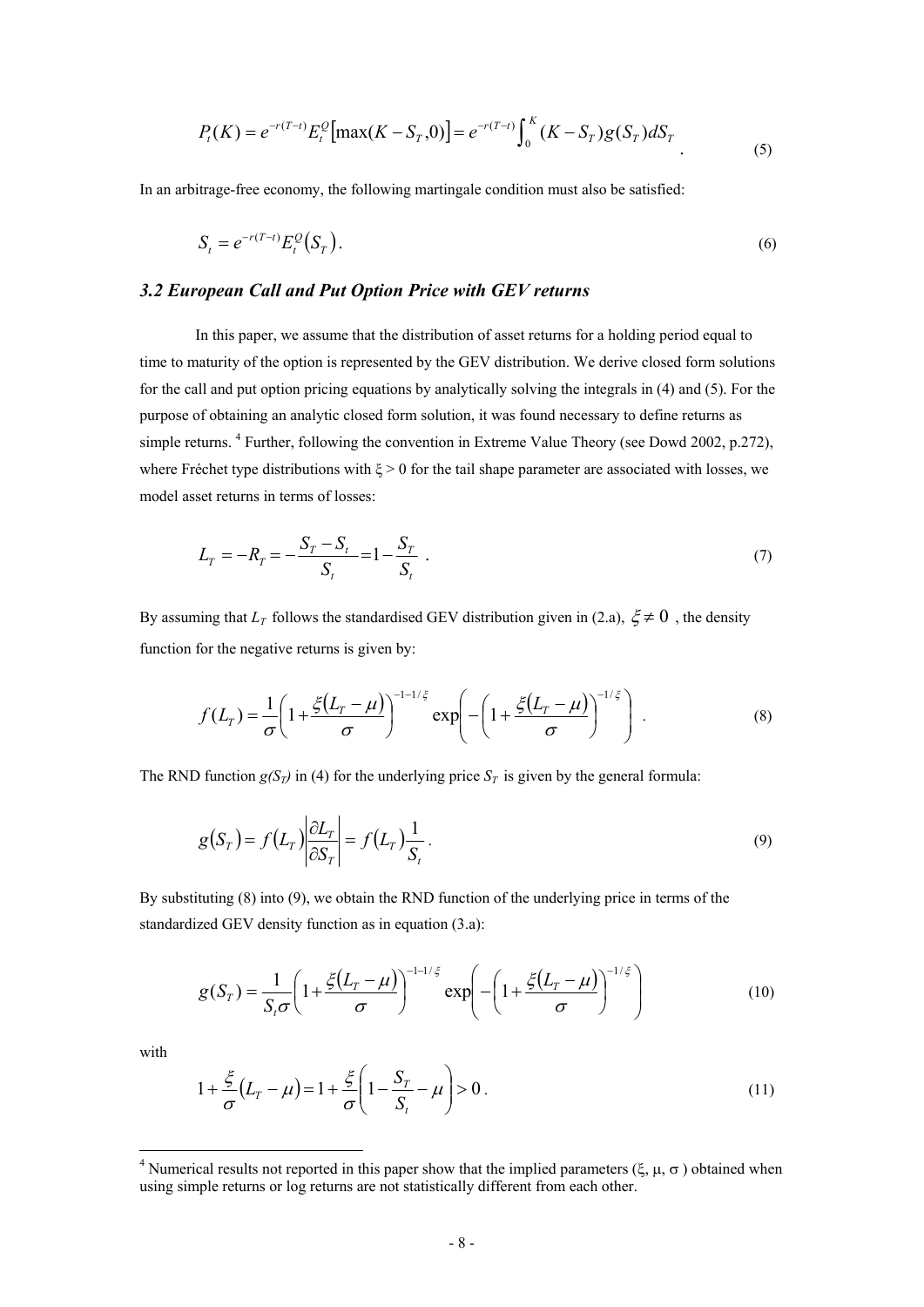We will consider the case when  $\xi > 0$ .<sup>5</sup> Note that when  $\xi > 0$ , the negative returns distribution is Fréchet and this implies that the price RND function  $g(S_T)$  in (10), in order to satisfy the condition in  $(11)$ , is truncated on the right,<sup>6</sup> and therefore, the upper limit of integration for the call option price in (4) becomes  $S_r(1 - \mu + \sigma/\xi)$ . Substituting  $g(S_T)$  in (10) into the call price equation in (4), we have:

$$
C_t(K) = e^{-r(T-t)} \int_K^{S_t(1-\mu+\sigma/\xi)} (S_T-K) \frac{1}{S_t\sigma} \left(1 + \frac{\xi(L_T-\mu)}{\sigma}\right)^{-1-1/\xi} \exp\left(-\left(1 + \frac{\xi(L_T-\mu)}{\sigma}\right)^{-1/\xi}\right) dS_T \tag{12}
$$

Consider the change of variable:

$$
y = 1 + \frac{\xi}{\sigma} (L_T - \mu) = 1 + \frac{\xi}{\sigma} \left( 1 - \frac{S_T}{S_t} - \mu \right).
$$
 (13)

Under this change of variable, the underlying price  $S_T$  and  $dS_T$  can be written in terms of *y* as follows:

$$
S_T = S_t \left( 1 - \mu - \frac{\sigma}{\xi} (y - 1) \right) \quad \text{and} \quad dS_T = -S_t \frac{\sigma}{\xi} dy \,. \tag{14}
$$

Also, the density function in (10) for the underlying price at maturity in terms of *y* becomes:

$$
g(y) = \frac{1}{S_t \sigma} \left( y^{-1/2} \right) \exp\left(-y^{-1/\xi} \right),\tag{15}
$$

Note now that under the change of variable the lower limit of integration for the call option equation in (12) becomes:

$$
H = 1 + \frac{\xi}{\sigma} \left( 1 - \frac{K}{S_t} - \mu \right),\tag{16}
$$

while the upper limit of integration in (12) becomes 0. Substituting for  $S_T$  and  $dS_T$  as defined in (14) into (12), and using the new limits of integration we have:

$$
C_t e^{r(T-t)} = \int_H^0 \left( S_t \left( 1 - \mu - \frac{\sigma}{\xi} (y - 1) \right) - K \right) \frac{1}{S_t \sigma} \left( y^{-1 - 1/\xi} \right) \exp\left( -y^{-1/\xi} \right) \left( - S_t \frac{\sigma}{\xi} \right) dy. \tag{17}
$$

Simplifying and rearranging (17) we have:

-

<sup>&</sup>lt;sup>5</sup> An identical result is obtained for the case when  $\xi$  < 0 (see footnote below). Appendix B derives the closed form solutions for the call and the put in the case of  $\xi = 0$ .<br><sup>6</sup> On the other hand, when  $\xi < 0$  the distribution of  $S_T$  is truncated on the left, and therefore, the lower

limit of integration for the call option price in (4) becomes  $max[K, S_t (1 - \mu + \sigma/\xi)]$  and the upper limit remains ∞ . However, the closed form solutions for the call and the put is identical for both cases when  $\xi > 0$  and  $\xi < 0$ .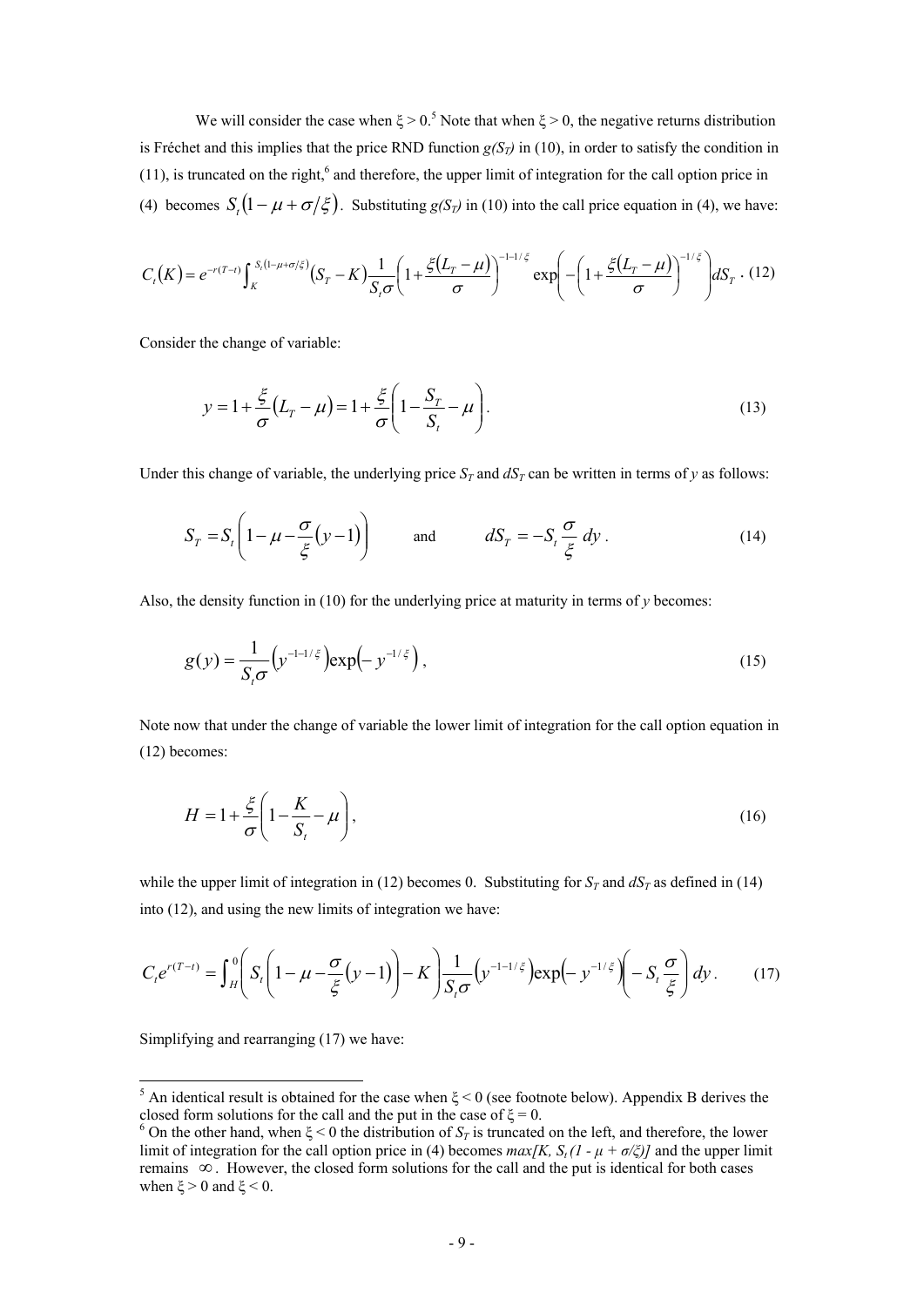$$
C_{i}e^{r(T-t)} = -\frac{1}{\xi}\int_{H}^{0}\left(S_{i}\left(1-\mu-\frac{\sigma}{\xi}(y-1)\right)-K\right)\left(y^{-1-1/\xi}\right)\exp\left(-y^{-1/\xi}\right)dy
$$
  
\n
$$
=\frac{1}{\xi}\left[\frac{S_{i}\sigma}{\xi}\int_{H}^{0}y\left(y^{-1-1/\xi}\right)\exp\left(-y^{-1/\xi}\right)dy-\left(S_{i}\left(1-\mu+\frac{\sigma}{\xi}\right)-K\right)\int_{H}^{0}\left(y^{-1-1/\xi}\right)\exp\left(-y^{-1/\xi}\right)dy\right]
$$
  
\n
$$
=\frac{1}{\xi}\left[\frac{S_{i}\sigma}{\xi}\psi_{1}-\left(S_{i}\left(1-\mu+\frac{\sigma}{\xi}\right)-K\right)\psi_{2}\right].
$$
  
\n(18)

The integral  $\psi_1$  in (18) above can be evaluated in terms of the incomplete Gamma function (see Appendix C for proof), and its solution is:

$$
\psi_1 = \int_H^{\infty} y^{-1/\xi} \exp\left(-y^{-1/\xi}\right) dy = -\xi \Gamma\left(1 - \xi, H^{-1/\xi}\right). \tag{19}
$$

The solution of integral  $\psi_2$  in (18) is:

$$
\psi_2 = \int_H^0 \left( y^{-1-1/\xi} \right) \exp\left( -y^{-1/\xi} \right) dy = \left[ \xi \exp\left( -y^{-1/\xi} \right) \right]_H^0 = \xi \left( -\exp\left( -H^{-1/\xi} \right) \right). \tag{20}
$$

Combining results for  $\psi_1$  and  $\psi_2$ , we obtain a closed form for the GEV call option price

$$
C_t(K) = e^{-r(T-t)} \left\{ \frac{-S_t \sigma}{\xi} \Gamma\left(1 - \xi, H^{-1/\xi}\right) - \left(S_t \left(1 - \mu + \frac{\sigma}{\xi}\right) - K\right) \left(-e^{-H^{-1/\xi}}\right) \right\}.
$$
 (21)

Grouping the terms with  $S_t$  together we have:

$$
C_t(K) = e^{-r(T-t)} \left\{ S_t \left( \left( 1 - \mu + \sigma/\xi \right) e^{-H^{-1/\xi}} - \frac{\sigma}{\xi} \Gamma \left( 1 - \xi, H^{-1/\xi} \right) \right) - K e^{-H^{-1/\xi}} \right\}.
$$
 (22)

The derivation of closed form solution for the put option price under GEV returns can be found in the Appendix A, and yields the following equation:

$$
P_t(K) = e^{-r(T-t)} \left\{ K \left( e^{-h^{-1/\xi}} - e^{-H^{-1/\xi}} \right) - S_t \left( \left( 1 - \mu + \sigma / \xi \right) \left( e^{-H^{-1/\xi}} - e^{-h^{-1/\xi}} \right) - \frac{\sigma}{\xi} \Gamma \left( 1 - \xi, h^{-1/\xi}, H^{-1/\xi} \right) \right) \right\}
$$
(23)

where  $h = 1 + \frac{\xi}{\sigma} \left(1 - \mu\right) > 0$ . Note that *h* is a constant, given a set of parameters  $\mu$ ,  $\sigma$ , and  $\xi$ .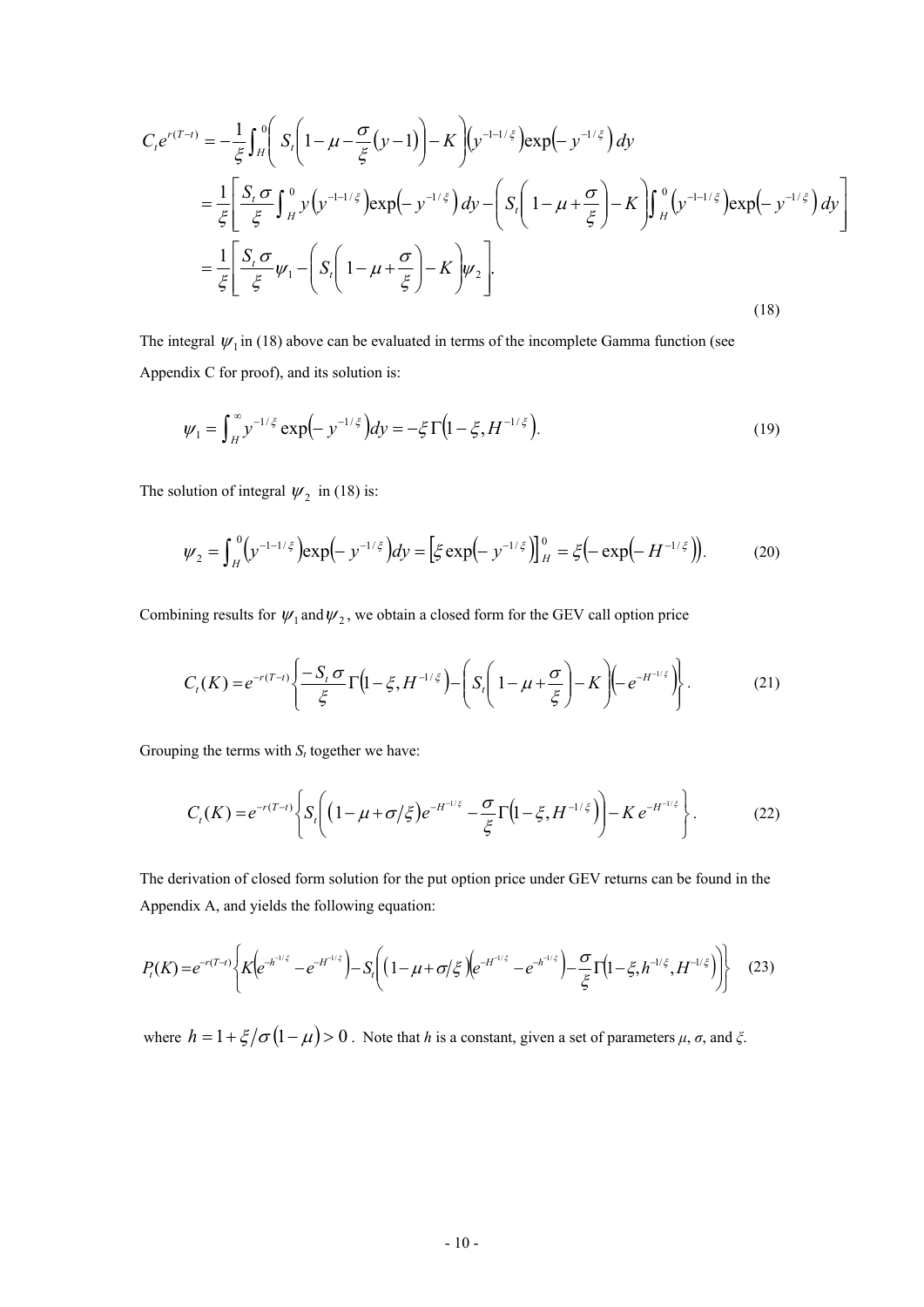# *3.3 Analysis of the GEV call option pricing model*

This section aims to give some insights into the closed form solution for the GEV based call option pricing equation derived in the previous section. The closed form solution for the call option price with the implied GEV related RND function given in (22) has two components: the first involving  $S_t$ , and the second involving *K*. These two components can be interpreted along the same lines as the Black-Scholes model. The key to understanding the GEV option pricing formula lies with the term

$$
e^{-H^{-1/\xi}} = e^{-\left(1 + \frac{\xi}{\sigma} \left(1 - \frac{K}{S_t} - \mu\right)\right)^{-1/\xi}}.
$$
\n(24)

This term can be found to be the cumulative GEV distribution function as defined in (2.a) for the "standardized moneyness" of the option defined as  $(S, -K)/S$ . Hence, it corresponds to the probability  $p$  of the call option being in the money at maturity.<sup>7</sup> For a given set of implied GEV parameters {μ, σ , ξ} we can work out (see, **Figure 4)** the range of exercise prices *K* in relation to the given S<sub>t</sub> which yield:  $e^{-H^{-1/\xi}} = 1$  for deep in-the-money call options,  $e^{-H^{-1/\xi}} = 0$  for deep out-of-themoney call options, and  $0 < e^{-H^{-1/\xi}} < 1$  for all other cases.



**Figure 4: Probability of the option being in the money at maturity: for GEV**  $p=exp(-H^{1/\xi})$  and for Black-Scholes  $p=N(d_2)$ 

**Figure 4** plots the probability  $p = e^{-H^{-1/\xi}}$  of exercising the option at maturity, given by the GEV model with two different values of  $\xi$ , and also for the Black-Scholes model<sup>8</sup>. When  $\xi > 0$ , the density function of losses is Fréchet, and thus, the implied price density function is left skewed with a

 $\frac{1}{7}$  Recall that in the case of the Black-Scholes model the probability of the option being in the money at maturity is given by  $N(d_2)$ , where  $N()$  is the standard cumulative normal distribution function, and  $σ$  $\sqrt{I}$  $d_2 = \frac{\ln(S_t/K) + (r - \sigma^2/2)T}{\sqrt{T}}$ 

<sup>&</sup>lt;sup>8</sup> To make the three cases comparable, we use the same traded call option price data to estimate the GEV model (see Section 4 for details) and the Black-Scholes model. Then, to obtain the second case for the GEV model, we fix ξ to be equal to the initial estimate, but with opposite sign, and estimate the other two GEV parameters.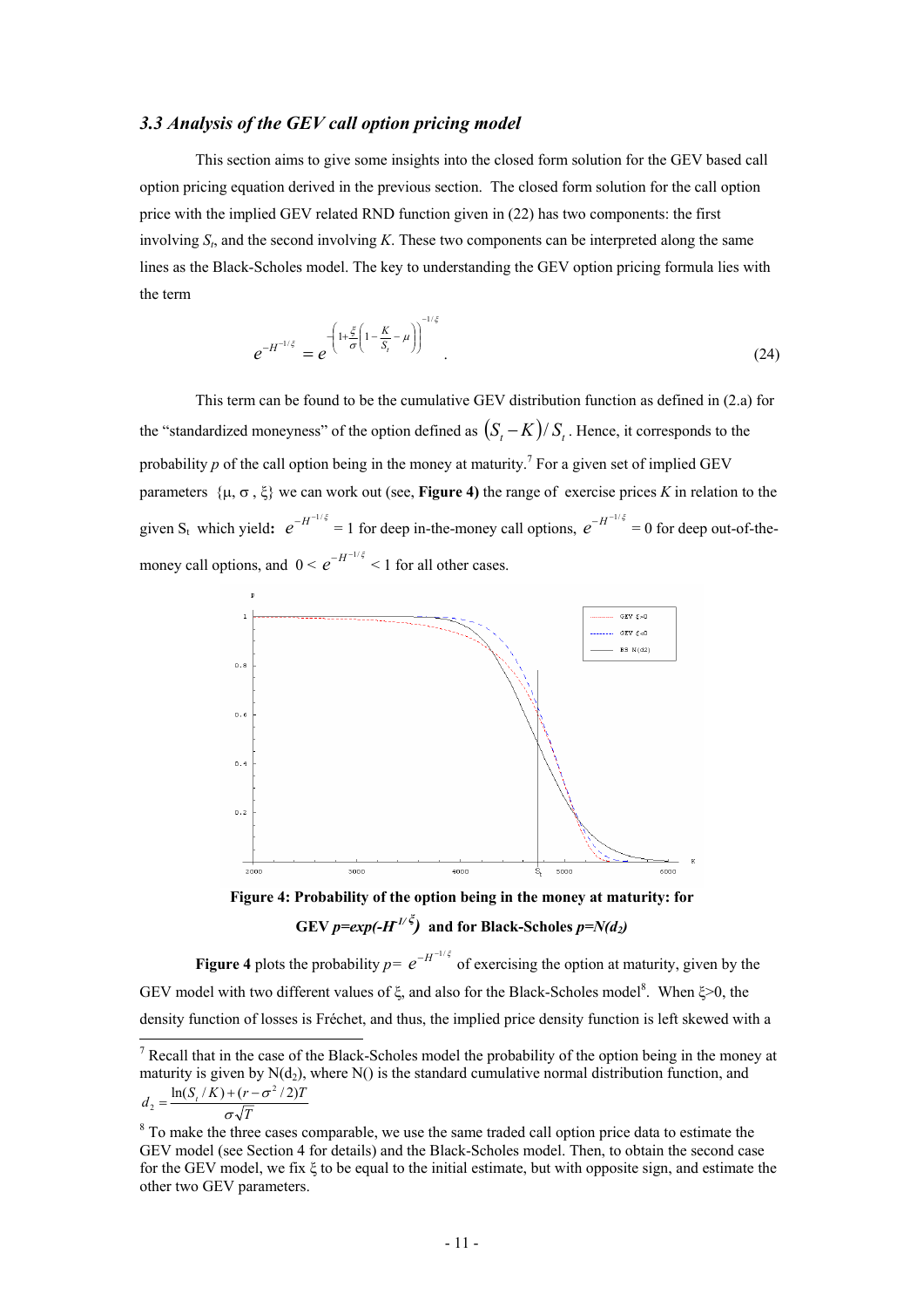fat tail on the left, as shown respectively in **Figures 2c** and **3c**. Since the latter implies there is a higher probability of downward moves of the underlying than in the Black-Scholes case, we see from **Figure 4** how the probability of exercising the option when ξ < 0 approaches 1 much slower than for the Black-Scholes model.

On the other hand, when  $\xi \le 0$ , the GEV density of the losses is of Weibull type, and thus the implied price density function is right-skewed, resulting in a higher probability of upward moves. Therefore, the probability *p* of exercising the option as we lower the strike price *K* reaches 1 faster than in the Black-Scholes case. Note that for high strike prices and for any value of ξ, the probability of the option being in the money goes to zero faster than for the Black-Scholes case.

When the call option is deep in-the-money (ITM) with K << S<sub>t</sub> and  $e^{-H^{-1/\xi}} = 1$ , the call price converges to a linear function of the expected payoff (see Appendix D for proof). Thus,

$$
C_t(K) = e^{-r(T-t)} \Big( E_{t \text{GEV}}^{\mathcal{Q}} \Big[ S_T \Big] - K \Big) = S_t - e^{-r(T-t)} K \,. \tag{25}
$$

Here  $E_{t \text{ GEV}}^{\mathcal{Q}} \left[ S_T \right]$  is the conditional first moment of the price RND function, which by the martingale condition equals  $S_t$ . For this range of strike prices, the option prices obtained with the GEV model converge to those given by the Black-Scholes model. When the option is deep out of the money, then  $K \gg S_t$  and  $e^{-H^{-1/\xi}} = 0$ , and it is easy to verify that the call price is zero.

**Figure 5** below displays the call option prices obtained with the GEV model (dashed lines) and with the Black-Scholes model (solid line). The Black-Scholes model overprices the out-of-themoney (OTM) options with respect to the GEV model. The GEV model yields higher values of call prices when  $\xi$  < 0 than when  $\xi$  > 0. For in-the-money options, the Black-Scholes model underprices call options with respect to the GEV model. The GEV model gives higher prices when  $\xi > 0$  than when  $\xi$ 0. For at-the-money (ATM) options, the price given by both models is approximately the same. Note that for deep ITM options, i.e. for much lower values of K (not shown in the graph) both GEV and Black-Scholes prices converge to the present discounted value of the intrinsic value of the option, increasing linearly as *K* falls.

For OTM options, the GEV model gives higher call option prices when  $\xi$  < 0, because in that case upward movements in the underlying price are more likely and the price density is truncated on the left (see **Figure 3a**). On the other hand, when ξ > 0 downward movements in the price are more likely and the price density function is truncated on the right (see **Figure 3c**). In contrast, for ITM options, the GEV model gives higher option prices when  $\xi > 0$ . This can be explained in terms of the asymmetry in the peakedness of the two densities. When  $\xi > 0$ , the RND function for the price is left skewed, with peakedness at higher values of the underlying than when  $\xi \leq 0$ .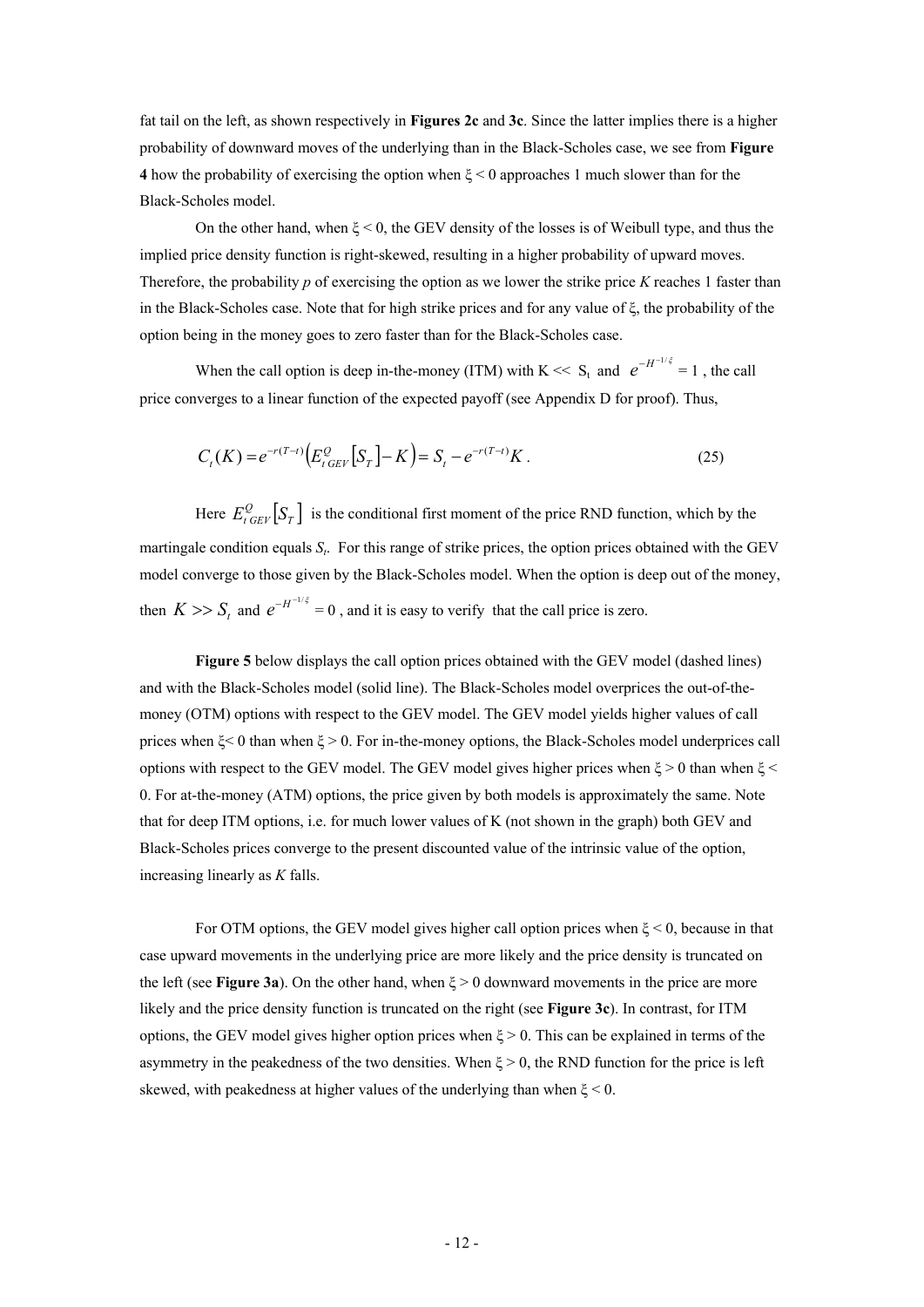

**(ITM: in-the-money; ATM: at-the-money; OTM: out-of-the-money)** 

# *3.4 Analysis of the GEV put option pricing model*

The analysis for the closed form solution of the GEV put option pricing model in equation (23) is analogous to what was done in the case of the call option. The probability of a put being in the money is given by

$$
e^{-h^{-1/\xi}} - e^{-H^{-1/\xi}} \approx 1 - e^{-H^{-1/\xi}} \tag{26}
$$

Here, note  $e^{-h^{-1/\xi}}$  is approximately equal to 1 and hence (26) is one minus the probability of the call being in the money at maturity. In **Figure 6** , while considering the case of a Fréchet distribution in losses with  $\xi > 0$ , for low strike prices relative to the underlying, we have a greater probability of the put option being in the money at maturity as compared to either the Black-Scholes case or the GEV case when  $\xi$  < 0.



**Figure 6: Probability of the put option being in the money at maturity: for GEV** *p*= 1 - exp(- $H^{1/\xi}$ ) and for Black-Scholes  $p=N(-d_2)$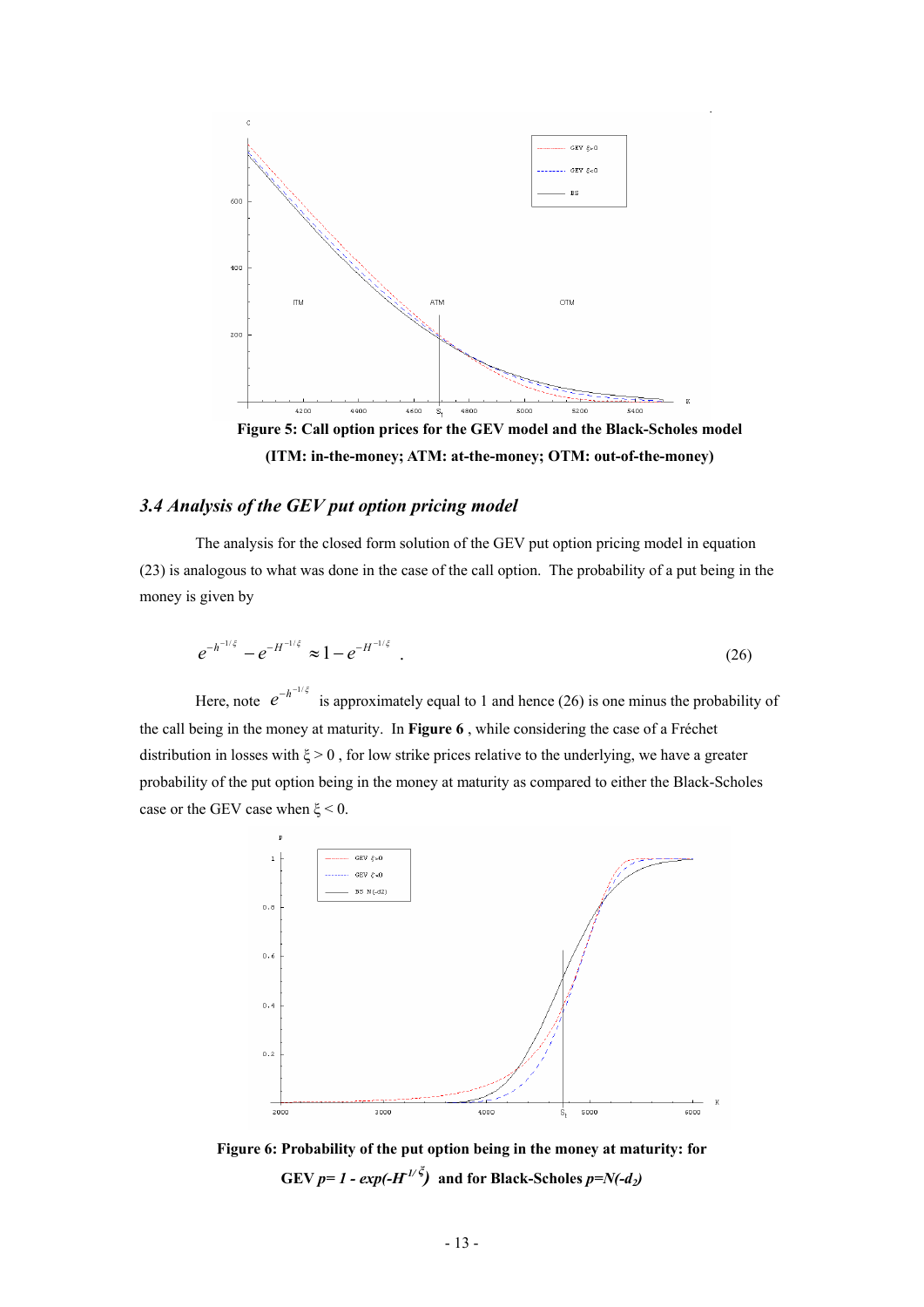**Figure 7** below displays the put option prices obtained with the GEV model (dashed lines) along with the Black-Scholes model (solid line). The Black-Scholes model substantially underprices the out-of-the-money (OTM) put options relative to the GEV model. The GEV model yields higher values of OTM put prices when  $\xi > 0$  than when  $\xi < 0$ . For in-the-money (ITM) options, the Black-Scholes model only marginally overprices put options with respect to the GEV model. The GEV model gives higher prices for ITM put options when  $\xi$  < 0 than when  $\xi$  > 0. For at-the-money (ATM) options, the prices given by both the GEV and the Black-Scholes models is approximately the same. Note that for deep ITM put options, both GEV and Black-Scholes prices converge to the present discounted value of the intrinsic value of the option,  $e^{-r(T-t)}K - S_t$ , which increases linearly with *K*.



**Figure 7: Put option prices for the GEV model and the Black-Scholes model (ITM: in-the-money; ATM: at-the-money; OTM: out-of-the-money)**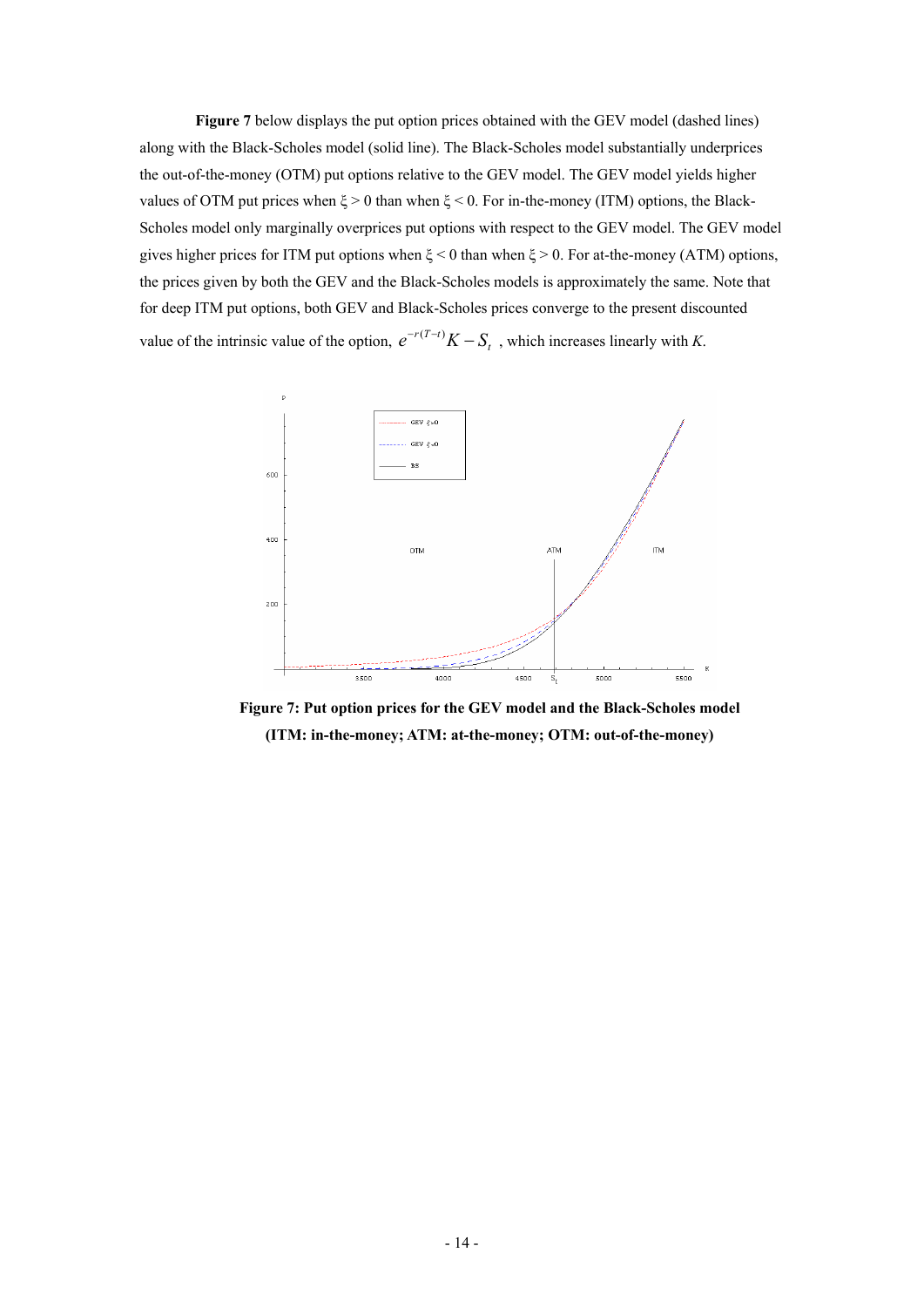# **4. Results**

# *4.1 Data description*

The data used in this study are the daily settlement prices of the FTSE 100 index call and put options published by the London International Financial Futures and Options Exchange (LIFFE). These settlement prices are based on quotes and transactions during the day and are used to mark options and futures positions to market. Options are listed at expiry dates for the nearest four months and for the nearest June and December. FTSE 100 options expire on the third Friday of the expiry month. The FTSE 100 option strikes are in intervals of 50 or 100 points depending on time-to-expiry, and the minimum tick size is 0.5. There are four FTSE 100 Futures contracts a year, expiring on the third Friday of March, June, September and December.

To synchronize the maturity dates for futures and options we only consider options with the same four maturity dates as the FTSE 100 futures contracts. The period of study was from 1997 to 2003, so there were 28 expiration dates (7 years with 4 contracts per year). This period includes some events, such as the Asian crisis, the LTCM crisis and the 9/11 attacks, which will be used to analyze how the implied RNDs behave before/after such events, which resulted in a sudden fall of the underlying FTSE 100 index. Table 1 below summarizes the average number of different daily strikes for each of the years in the period under study, including both call and put options.

| Period           | <b>Average Number of daily strikes</b> |
|------------------|----------------------------------------|
| 1997             | 20                                     |
| 1998             | 26                                     |
| 1999             | 31                                     |
| 2000             | 35                                     |
| 2001             | 39                                     |
| 2002             | 38                                     |
| 2003             | 34                                     |
| <b>All Years</b> | 32                                     |

**Table 1: Average number of strikes per year** 

The European-style FTSE100 options, though they are options on the FTSE 100 index, can be considered as options on the futures on the index, because the futures contract expires at the same date as the option. Therefore, the futures will have the same value as the index at maturity, and can be used as a proxy of the underlying FTSE 100 index. By using this method, we avoid having to use the dividend yield of the FTSE 100 index, and the martingale condition in (6) becomes:

$$
F_t = E_t^{\mathcal{Q}}(S_T),\tag{27}
$$

where  $F_t$  is the price of the FTSE 100 futures contract at *t*, and  $S_T$  is the FTSE 100 index at maturity *T*.

The LIFFE exchange quotes settlement prices for a wide range of options, even though some of them may have not been traded on a given day. In this study we only consider prices of traded options, that is, options that have a non-zero volume. The data were also filtered to exclude days when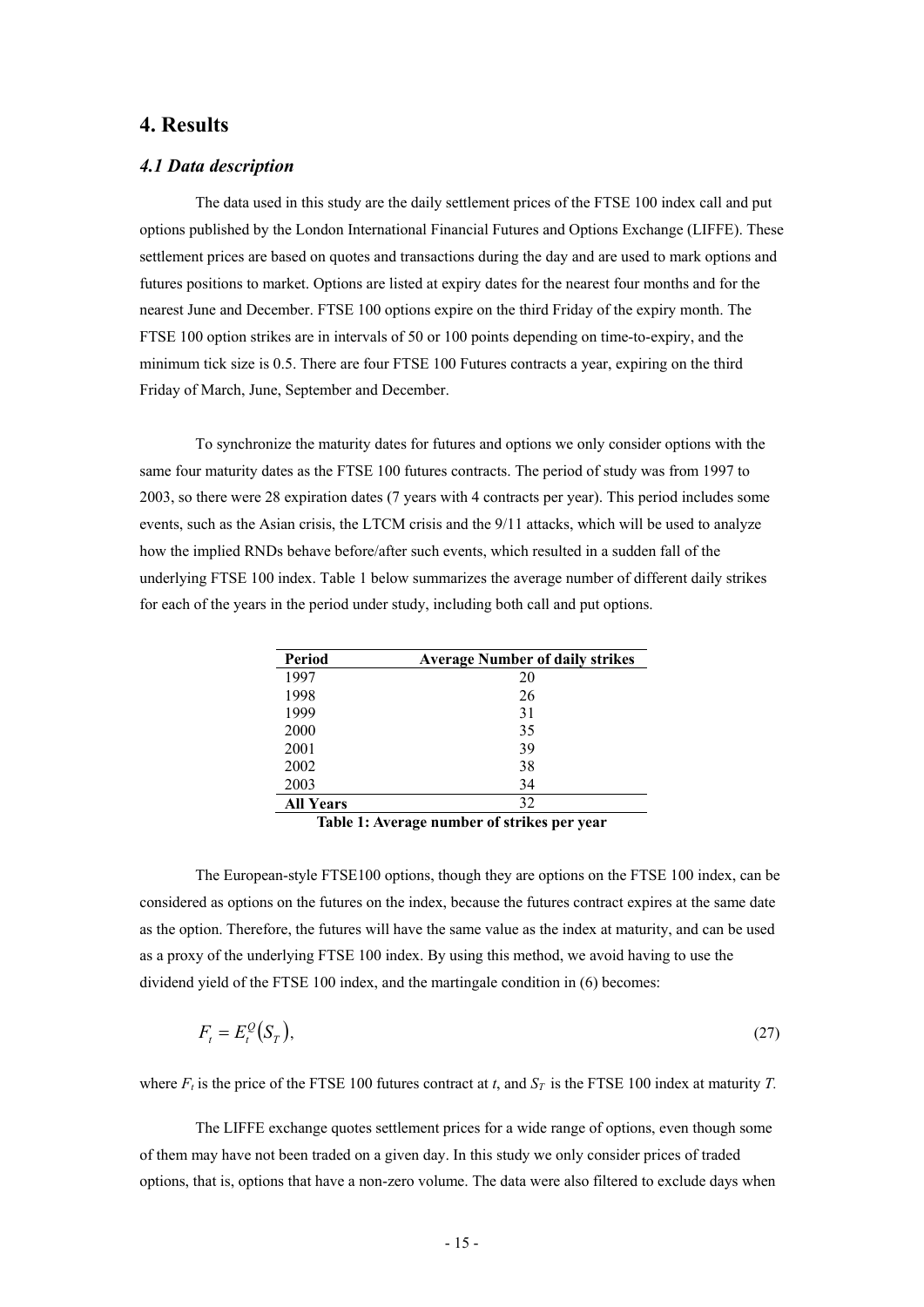the cross-sections of options had less than three option strikes, since a minimum of three strikes is required to estimate the three parameters of the GEV model. Also, options whose prices were quoted as zero or that had less than 2 days to expiry were eliminated. Finally, option prices were checked for violations of the monotonicity condition.<sup>9</sup>

The risk-free rates used are the British Bankers Association's 11 a.m. fixings of the 3-month Short Sterling London InterBank Offer Rate (LIBOR) rates from the website www.bba.org.uk. Even though the 3-month LIBOR market does not provide a maturity-matched interest rate, it has the advantages of liquidity and of approximating the actual market borrowing and lending rates faced by option market participants (Bliss and Panigirtzoglou 2004).

The option data used in this study can be divided into 6 moneyness categories, following the classification in Bakshi, Cao and Chen (1997). Note that moneyness is defined as S/K. A call option is *out-of-the-money* (OTM) if S/K is smaller than 0.97; at the money (ATM) if S/K is greater than 1.03, and *at-the-money* when S/K is in the range (0.97, 10.3). On the other hand, a put option is *out-of-themoney* (OTM) if S/K is greater than 1.03, *in-the-money* if S/K is smaller than 0,97, but *in-the-money* is defined as with call options. An additional classification is done in terms of days to expiration: short term (less than 30 days to expiration), medium term (30-60 days), and long term (60-90). There are options data available for time to expiration longer than 90 days, but the number of prices available for such long time horizons is smaller. **Table 2a** and **Table 2b** below report the average option price for call and put options for each category, and the number of option observations in that range (shown in braces).

|            | Days to Expiration                                              |          |          |          |          |  |
|------------|-----------------------------------------------------------------|----------|----------|----------|----------|--|
|            | Moneyness<br>S/K                                                | <30      | 30-60    | 60-90    | Subtotal |  |
| OTM        | < 0.94                                                          | £6.47    | £20.27   | £35.61   |          |  |
|            |                                                                 | ${1327}$ | ${2599}$ | ${2219}$ | ${6145}$ |  |
|            | 0.94-0.97                                                       | £19.66   | £59.75   | £100.55  |          |  |
|            |                                                                 | ${1416}$ | ${1494}$ | ${915}$  | ${3825}$ |  |
| <b>ATM</b> | $0.97 - 1$                                                      | £51.85   | £117.94  | £170.36  |          |  |
|            |                                                                 | ${1655}$ | ${1436}$ | ${895}$  | ${3986}$ |  |
|            | $1 - 1.03$                                                      | £130.15  | £192.56  | £250.25  |          |  |
|            |                                                                 | {1370}   | {1046}   | ${695}$  | ${3111}$ |  |
| <b>ITM</b> | 1.03-1.06                                                       | £248.87  | £293.68  | £355.07  |          |  |
|            |                                                                 | ${819}$  | ${562}$  | ${303}$  | ${1684}$ |  |
|            | >1.06                                                           | £584.89  | £631.84  | £702.52  |          |  |
|            |                                                                 | ${993}$  | {715}    | {493}    | ${2201}$ |  |
| Subtotal   | Table 2a: Sample properties of call options in period 1997-2003 | {7580}   | {7852}   | (5520)   | {20952}  |  |

**Table 2a: Sample properties of call options in period 1997-2003.** 

As can be seen, the medium term time to maturity category has the greatest number of data points, followed by the short term and then long term, for both puts and calls. In terms of moneyness,

<sup>&</sup>lt;sup>9</sup> Monotonicity requires that the call (put) prices are strictly decreasing (increasing) with respect to the exercise price.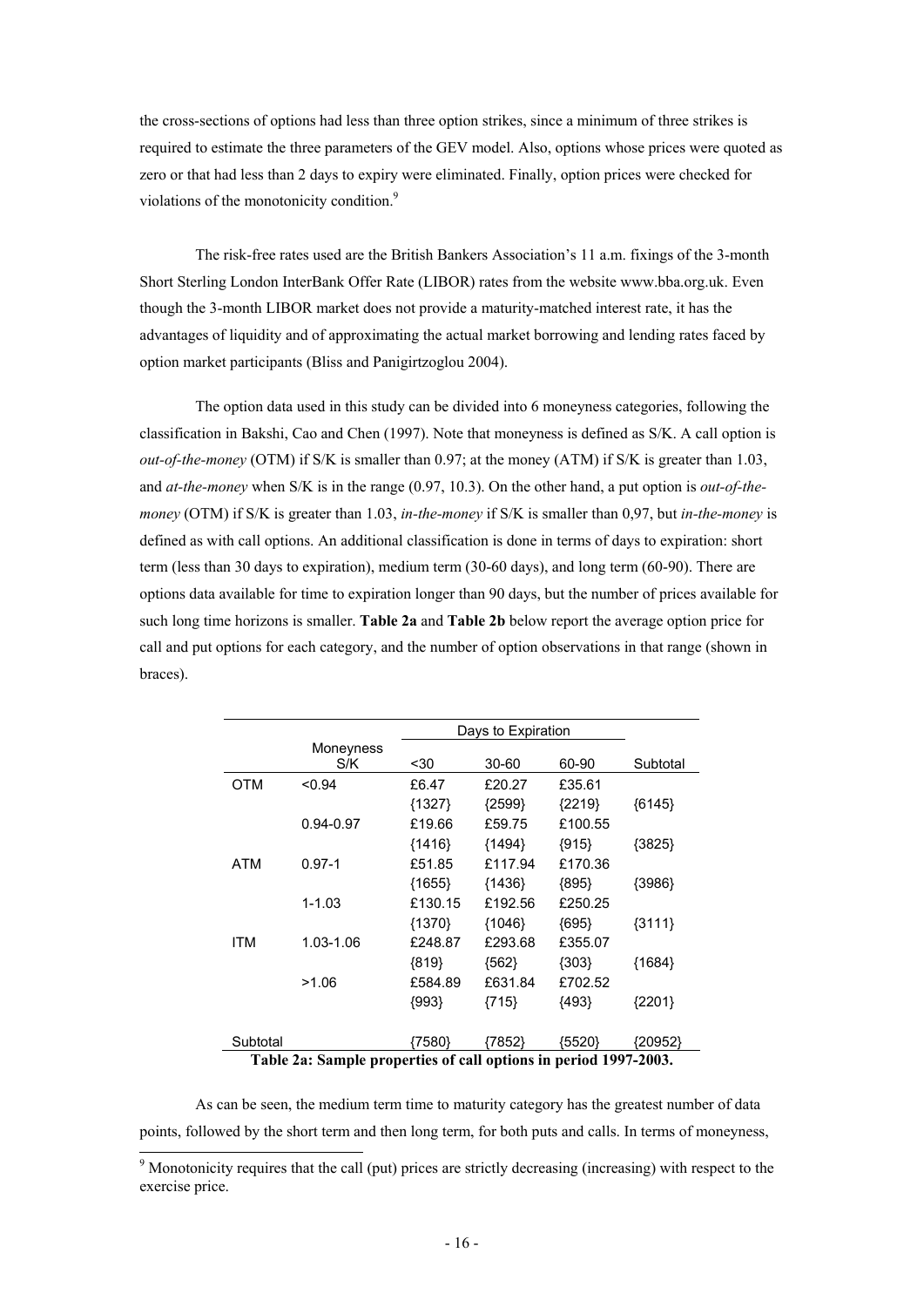the largest number of observations is found in the OTM category (47% of total number of observations). For put options, the largest number of observations is also found in the OTM category, accounting for 60% of the total number of observations.

|            |                                                                |          | Days to Expiration |         |           |  |  |  |
|------------|----------------------------------------------------------------|----------|--------------------|---------|-----------|--|--|--|
|            | Moneyness                                                      |          |                    |         |           |  |  |  |
|            | S/K                                                            | <30      | 30-60              | 60-90   | Subtotal  |  |  |  |
| <b>ITM</b> | < 0.94                                                         | £704.87  | £640.78            | £775.36 |           |  |  |  |
|            |                                                                | ${1128}$ | ${579}$            | ${552}$ | ${2259}$  |  |  |  |
|            | 0.94-0.97                                                      | £255.18  | £297.75            | £348.61 |           |  |  |  |
|            |                                                                | ${746}$  | ${558}$            | ${280}$ | ${1584}$  |  |  |  |
| ATM        | $0.97 - 1$                                                     | £129.78  | £193.59            | £248.69 |           |  |  |  |
|            |                                                                | ${1362}$ | ${987}$            | ${578}$ | ${2927}$  |  |  |  |
|            | $1 - 1.03$                                                     | £58.70   | £129.17            | £184.05 |           |  |  |  |
|            |                                                                | ${1583}$ | ${1352}$           | ${813}$ | ${3748}$  |  |  |  |
| <b>OTM</b> | 1.03-1.06                                                      | £30.06   | £82.74             | £133.13 |           |  |  |  |
|            |                                                                | ${1378}$ | ${1225}$           | ${744}$ | ${3347}$  |  |  |  |
|            | >1.06                                                          | £11.96   | £29.19             | £50.13  |           |  |  |  |
|            |                                                                | ${3416}$ | ${5375}$           | {3880}  | ${12671}$ |  |  |  |
|            |                                                                |          |                    |         |           |  |  |  |
| Subtotal   |                                                                | !9613}   | {10076}            | {6847}  | {26536}   |  |  |  |
|            | Table 2b: Sample proporties of put options in period 1007 2003 |          |                    |         |           |  |  |  |

**Table 2b: Sample properties of put options in period 1997-2003.** 

### *4.2 Methodology*

For each expiry date listed in **Table 3** below, a target observation date was determined with horizons of 90, 60, 30 and 10 days to maturity. If no options were traded on the target observation date, the nearest date with traded options was used. The estimation of the implied RND was conducted using the GEV model and the Black-Scholes model, for each of these dates, separately for calls and for puts.

The structural GEV parameters  $\xi$ ,  $\mu$  and  $\sigma$  were estimated by minimizing the sum of squared errors (SSE) between the analytical solution of the GEV option pricing equations in (22) and (23) and the observed traded option prices with strikes  $K_i$ , as indicated in (19) below:

$$
SSE(t) = \min_{\zeta, \mu, \sigma} \left\{ \sum_{i=1}^{N} \left( C_t(K_i) - \widetilde{C}_t(K_i) \right)^2 + \left( F_t - E_t^{\mathcal{Q}}(S_T) \right)^2 \right\}.
$$
 (28)

The optimization problem was solved subject to the constraint of satisfying the martingale condition in (27). The optimization was performed using the non-linear least squares algorithm from the Optimization toolbox in MatLab.

# *4.3 Pricing performance*

The pricing performance of the GEV and Black-Scholes model is reported in **Table 3** and **Table 4** below in terms of the root mean square error RMSE, which represents the average pricing error in pence per option: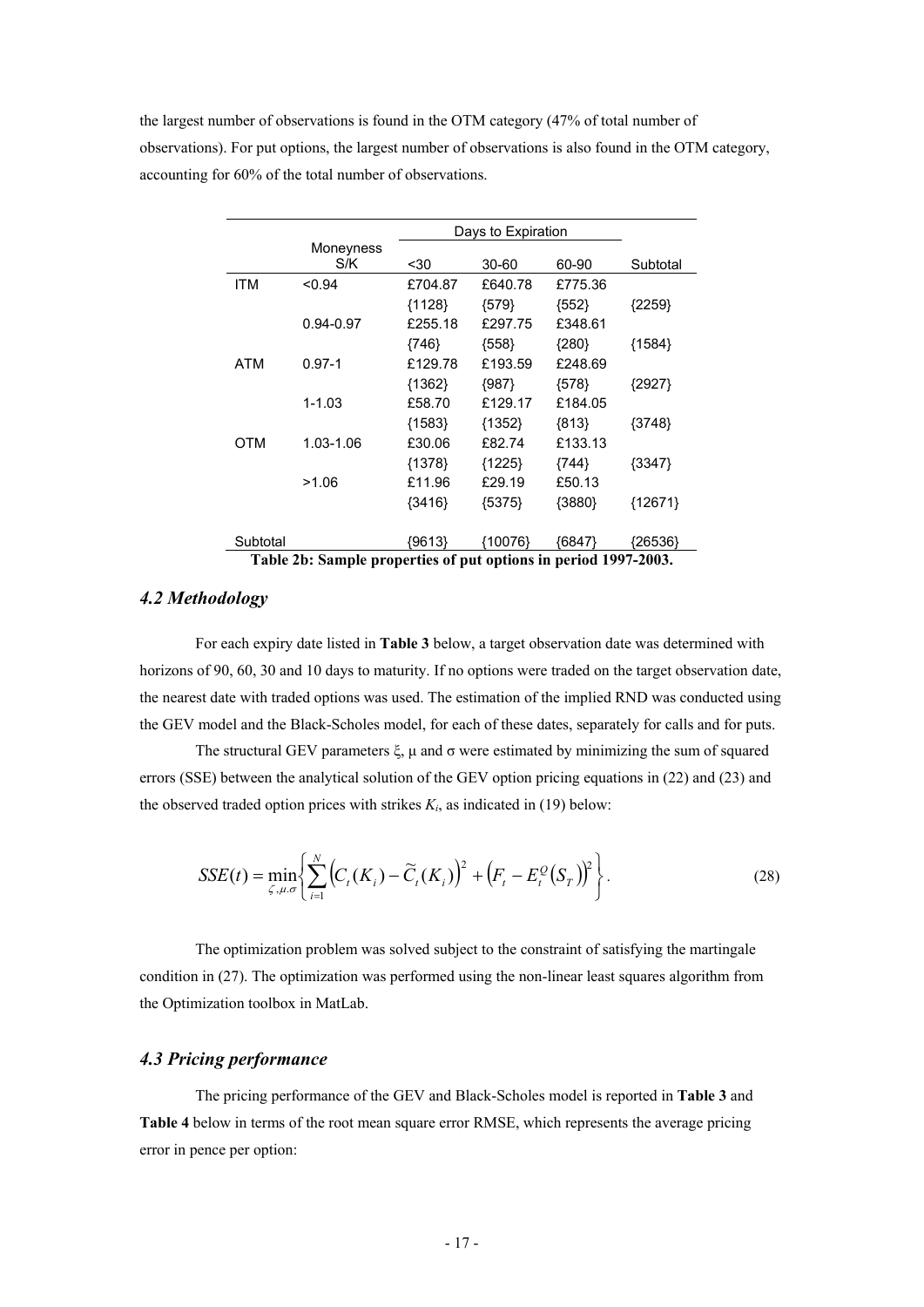$$
RMSE(t) = \frac{1}{N} \sqrt{SSE(t)} \tag{29}
$$

The GEV option pricing model outperforms the Black-Scholes model at all time horizons. Both models consistently display an improvement in performance as time to maturity decreases. Specially, the GEV model removes the pricing bias that the Black-Scholes (BS) model exhibits for options far from maturity, with the Black-Scholes model having an average error of 11.72 pence per option at 90 days to maturity, while the GEV model has an average error of 2.09 pence per option, representing a 82% reduction. For options very close to maturity, the average price per option with the Black-Scholes model is 3.48 pence, while with the GEV model is 1.06 pence. Even though the Black-Scholes model improves considerably for options close to maturity, the GEV model still represents a 70% reduction in pricing error.

|               | 90        |            | 60        |            |           | 30         |           | 10         |  |
|---------------|-----------|------------|-----------|------------|-----------|------------|-----------|------------|--|
|               | <b>BS</b> | <b>GEV</b> | <b>BS</b> | <b>GEV</b> | <b>BS</b> | <b>GEV</b> | <b>BS</b> | <b>GEV</b> |  |
| Mar-97        | 20.47     | 0.58       | 9.13      | 1.33       | 7.96      | 0.72       | 3.74      | 0.85       |  |
| Jun-97        | 7.16      | 0.55       | 1.4       | 0.24       | 8.68      | 1.5        | 5.72      | 0.6        |  |
| Sep-97        | 4.97      | 0.49       | 5.67      | 1.01       | 7.57      | 1.71       | 3.19      | 1.29       |  |
| Dec-97        | 37.63     | 0.47       | 19.09     | 1.54       | 5.69      | 2.17       | 2.72      | 0.98       |  |
| Mar-98        | 7.36      | 2.56       | 6.84      | 2.92       | 5.17      | 1.27       | 6.85      | 1.52       |  |
| <b>Jun-98</b> | 47.86     | 4.65       | 20.24     | 2.34       | 3.33      | 1.82       | 4.62      | 1.14       |  |
| Sep-98        | 3.73      | 1.91       | 3.47      | 0.81       | 4.63      | 1.07       | 5.21      | 1.83       |  |
| Dec-98        | 23.63     | 3.59       | 14.07     | 2.75       | 8.16      | 2.19       | 2.66      | 1.05       |  |
| Mar-99        | 20.34     | 9.1        | 13.8      | 5.68       | 7.66      | 2.69       | 4.53      | 0.71       |  |
| <b>Jun-99</b> | 9.55      | 2.66       | 13.13     | 2.91       | 5.33      | 1.03       | 2.47      | 0.69       |  |
| Sep-99        | 10.85     | 3.16       | 10.37     | 2.16       | 7.89      | 0.76       | 2.99      | 0.53       |  |
| Dec-99        | 5.38      | 0.77       | 17.62     | 3.91       | 6.58      | 2.75       | 3.13      | 0.85       |  |
| Mar-00        | 7.65      | 1.69       | 6.23      | 1.46       | 7.35      | 1.38       | 2.21      | 0.73       |  |
| Jun-00        | 7.31      | 4.55       | 10.1      | 0.55       | 5.35      | 0.46       | 4.45      | 0.4        |  |
| Sep-00        | 7.48      | 0.78       | 14.53     | 1.01       | 18.63     | 1.04       | 5.92      | 0.55       |  |
| $Dec-00$      | 2.39      | 0.58       | 11.58     | 2.26       | 2.7       | 0.87       | 4.8       | 0.43       |  |
| Mar-01        | 5.58      | 1.11       | 3.6       | 0.94       | 3.84      | 1.8        | 3.62      | 1.56       |  |
| $Jun-01$      | 5.93      | 1.15       | 10.12     | 1.36       | 3.15      | 1.89       | 1.55      | 0.78       |  |
| Sep-01        | 3.19      | 0.69       | 8.82      | 1.01       | 2.33      | 0.79       | 7.68      | 3.38       |  |
| Dec-01        | 9.87      | 2.88       | 11.72     | 3.63       | 4.62      | 1.99       | 1.19      | 2.34       |  |
| Mar-02        | 22.26     | 3.08       | 2.72      | 1.07       | 2.28      | 2.02       | 2.28      | 0.32       |  |
| <b>Jun-02</b> | 1.24      | 0.73       | 1.77      | 1.48       | 3.23      | 1.46       | 0.94      | 0.84       |  |
| Sep-02        | 9.3       | 1.16       | 9.61      | 0.62       | 7.22      | 1.28       | 4.58      | 0.6        |  |
| Dec-02        | 17.01     | 1.63       | 11.58     | 2.86       | 4.75      | 1.41       | 3.77      | 1.26       |  |
| Mar-03        | 17.51     | 2.23       | 10.15     | 1.02       | 4.29      | 0.99       | 1.68      | 1.46       |  |
| $Jun-03$      | 6.1       | 1.5        | 4.9       | 1.94       | 4.53      | 0.55       | 2.27      | 0.71       |  |
| Sep-03        | 3.89      | 0.63       | 2.54      | 1.28       | 1.21      | 1.69       | 1.36      | 1.38       |  |
| Dec-03        | 2.49      | 3.57       | 7.46      | 3.15       | 2.62      | 2.47       | 1.2       | 1.02       |  |
| Average       | 11.72     | 2.09       | 9.37      | 1.90       | 5.60      | 1.49       | 3.48      | 1.06       |  |

**Table 3: RMSE for call options in pence**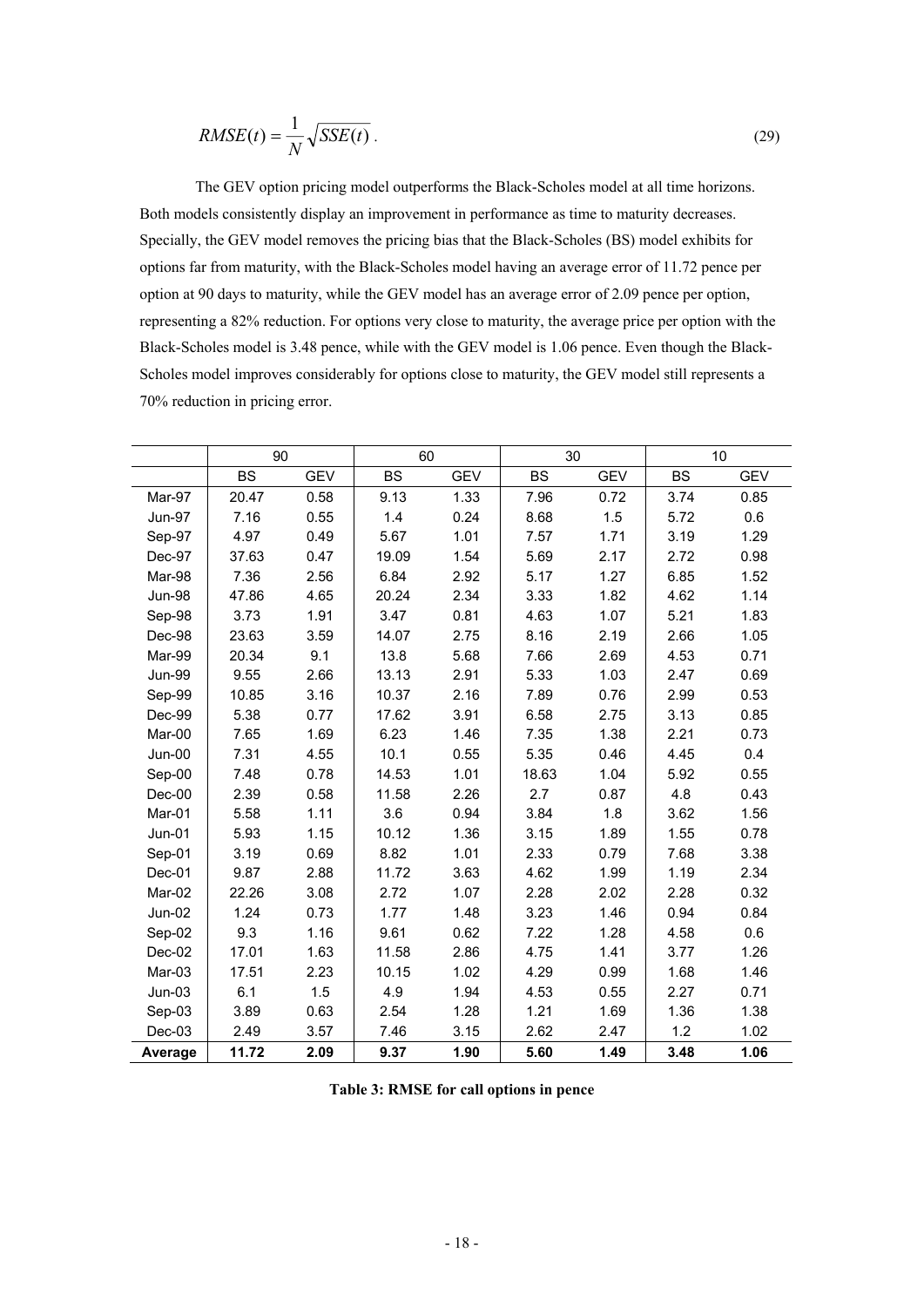A similar result is obtained for put options, shown in **Table 4** below, even though the average error per option is greater for puts than for calls, for all times to maturity and for both models. As anticipated from the analysis in Section 3.4, it is important to note that for put options, the Black-Scholes model suffers a far greater deterioration in pricing performance when compared to the GEV model. <sup>10</sup> The pricing performance improves in both models as time to maturity decreases, with the GEV model removing the pricing bias that the Black-Scholes model exhibits for options far from maturity.

|               | 90        |            | 60        |            | 30        |            | 10        |            |
|---------------|-----------|------------|-----------|------------|-----------|------------|-----------|------------|
|               | <b>BS</b> | <b>GEV</b> | <b>BS</b> | <b>GEV</b> | <b>BS</b> | <b>GEV</b> | <b>BS</b> | <b>GEV</b> |
| Mar-97        | 1.11      | 0.42       | 2.99      | 1.74       | 1.88      | 0.79       | 1.66      | 0.67       |
| <b>Jun-97</b> | 5.27      | 0.41       | 4.96      | 0.51       | 3.78      | 1.28       | 1.03      | 0.84       |
| Sep-97        | 3.08      | 0.56       | 3.45      | 0.77       | 3.9       | 0.49       | 1.69      | 1.24       |
| Dec-97        | 6.31      | 0.79       | 6.04      | 1.12       | 10.59     | 0.98       | 3.16      | 0.83       |
| Mar-98        | 20.38     | 4.13       | 11.27     | 0.72       | 6.08      | 1.73       | 2.43      | 1.25       |
| <b>Jun-98</b> | 11.57     | 2.13       | 13.29     | 2.65       | 10.01     | 1.44       | 3.41      | 0.88       |
| Sep-98        | 13.52     | 4.4        | 10.4      | 2.09       | 9.89      | 2.91       | 6.83      | 1.78       |
| Dec-98        | 38.22     | 5.82       | 28.57     | 1.51       | 13.82     | 1.7        | 4.64      | 0.78       |
| Mar-99        | 29.75     | 5.14       | 19.36     | 4.39       | 11.53     | 2.12       | 3.5       | 0.66       |
| <b>Jun-99</b> | 22.64     | 3.17       | 15.14     | 1.55       | 10.25     | 2.04       | 3.12      | 0.72       |
| Sep-99        | 24.35     | 4.05       | 17.97     | 1.52       | 11.37     | 1.23       | 3.56      | 0.52       |
| Dec-99        | 22.25     | 3.28       | 25.68     | 4.88       | 7.79      | 2.28       | 2.79      | 0.69       |
| Mar-00        | 15.9      | 2.82       | 14.41     | 2.45       | 9.81      | 1.77       | 2.1       | 0.92       |
| Jun-00        | 13.99     | 1.23       | 17.35     | 1.44       | 6.53      | 0.99       | 2.72      | 0.33       |
| Sep-00        | 8.33      | 0.86       | 4.37      | 0.53       | 1.14      | 0.43       | 5.19      | 0.49       |
| $Dec-00$      | 6.72      | 1.23       | 9.04      | 2.15       | 8.45      | 1.16       | 5.38      | 0.46       |
| Mar-01        | 15.48     | 1.67       | 9.76      | 1.25       | 4.81      | 1.74       | 5.71      | 1.24       |
| Jun-01        | 12.7      | 1.26       | 8.17      | 2.01       | 5.79      | 2.94       | 4.94      | 0.75       |
| Sep-01        | 7.08      | 0.9        | 10.75     | 0.8        | 4.45      | 0.41       | 21.16     | 6.06       |
| Dec-01        | 23.11     | 4.24       | 18.89     | 3.14       | 8.22      | 2.11       | 4.86      | 2.14       |
| Mar-02        | 16.19     | 1.74       | 6.76      | 1.48       | 7.42      | 2.29       | 1.68      | 0.31       |
| $Jun-02$      | 6.46      | 1.79       | 9.02      | 2.22       | 8.57      | 2.28       | 4.26      | 1.33       |
| Sep-02        | 13.99     | 1.32       | 18.34     | 1.38       | 9.58      | 1.65       | 4.86      | 0.49       |
| Dec-02        | 24.63     | 1.84       | 15.98     | 2.02       | 8.97      | 0.86       | 4.98      | 0.91       |
| Mar-03        | 20.72     | 1.49       | 14.05     | 1.08       | 8.25      | 1.51       | 3.34      | 1.62       |
| $Jun-03$      | 14.04     | 2.29       | 9.87      | 0.77       | 6.68      | 0.67       | 1.54      | 0.64       |
| Sep-03        | 8.76      | 1.65       | 6.41      | 1.03       | 4.25      | 1.93       | 2.39      | 1.27       |
| Dec-03        | 9.84      | 1.43       | 10.89     | 1.5        | 5.17      | 1.56       | 1.52      | 1.13       |
| Average       | 14.87     | 2.22       | 12.26     | 1.74       | 7.46      | 1.55       | 4.09      | 1.11       |

**Table 4: RMSE for put options in pence** 

-

 $10$  The deterioration of pricing performance is calculated as the average increase in RMSE across all maturities for put options relative to call options. It was found to be  $27.1\%$  for the Black-Scholes model, and 1.6% for the GEV model.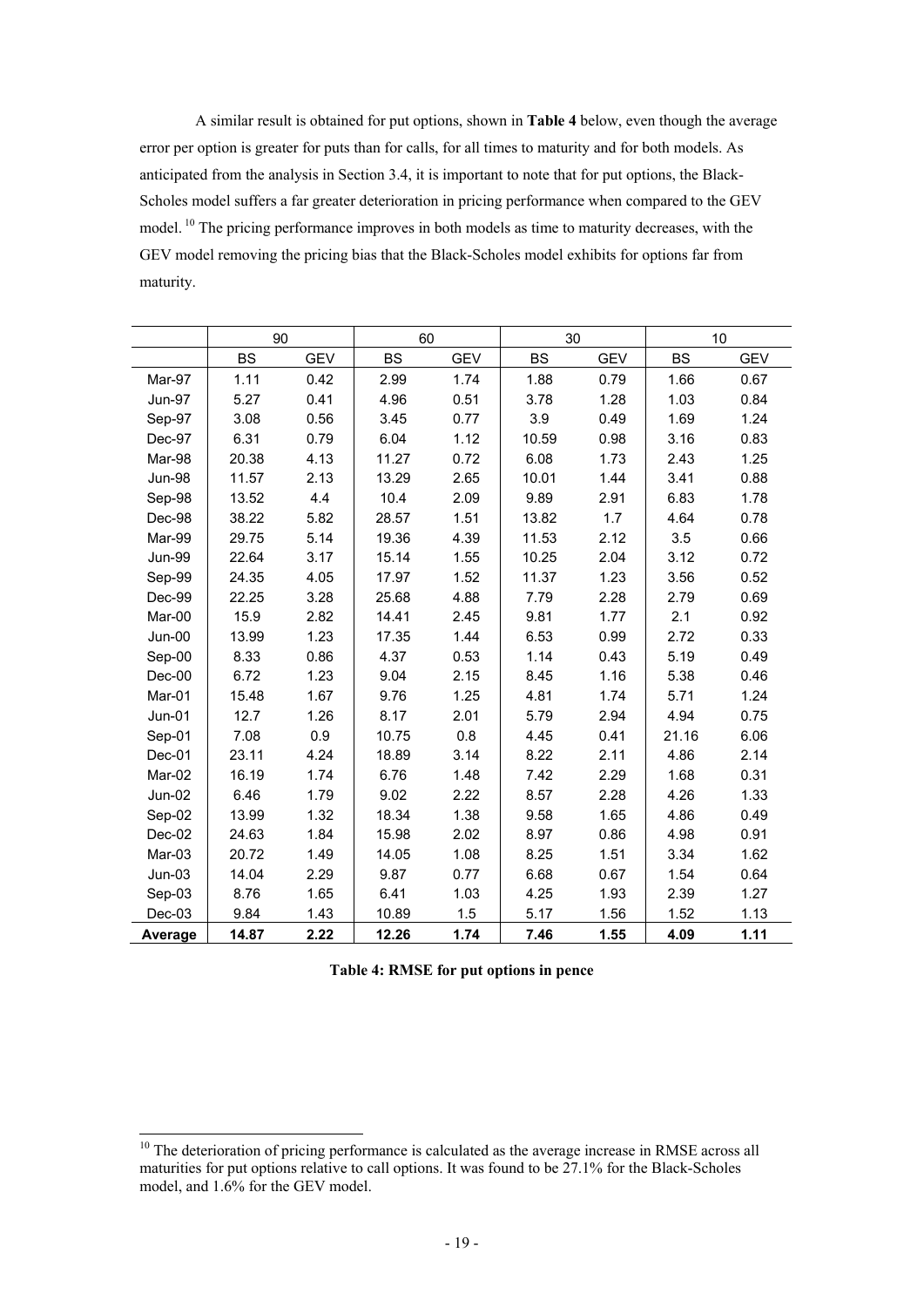# *4.4 Removal of pricing bias*

It has been well documented that the Black-Scholes model exhibits a pricing bias for out of the money and in the money options, while pricing quite accurately in the money options (Rubinstein, 1985). The pricing bias is defined in equation (30) as the deviation of the calculated price with respect to the observed market price for each option contract:

$$
Price bias = Market price - Calculated price . \tag{30}
$$

To summarize the results, the pricing bias was averaged across the 28 maturities given in **Table 3** at each level of moneyness, and for a 90 day and 10 day time horizon. The average pricing bias for call options is plotted below in **Figure 8a** for a 90 day time horizon and in **Figure 8b** for a 10 day time horizon. In keeping with the results obtained in the previous section, the Black-Scholes model shows deterioration in pricing accuracy for far from maturity contracts. The GEV model outperforms the Black-Scholes model at all levels of moneyness, and at both time horizons. At far from maturity, see **Figure 8a**, the Black-Scholes model overprices OTM and deep ITM call options, while it underprices ATM and ITM call options. The Black-Scholes model performs at its worst for deep OTM call options, with the highest error at 20 pence per option. We can see that the GEV model greatly removes this pricing bias, giving an maximum error of 4 pence for deep OTM options, and around 1 penny at the other levels of moneyness.



**Figure 8a: Average price bias in terms of moneyness for call options 90 days to maturity** 

In **Figure 8b**, we can see that for close to maturity options, the Black-Scholes model overprices OTM and ITM options, and underprices ATM options, but with the pricing bias oscillating only between  $+2$  pence and -5 pence. The GEV model displays a modest pricing bias of about  $\pm 1$ pence. Both models display a reduction in pricing bias as time to maturity decreases.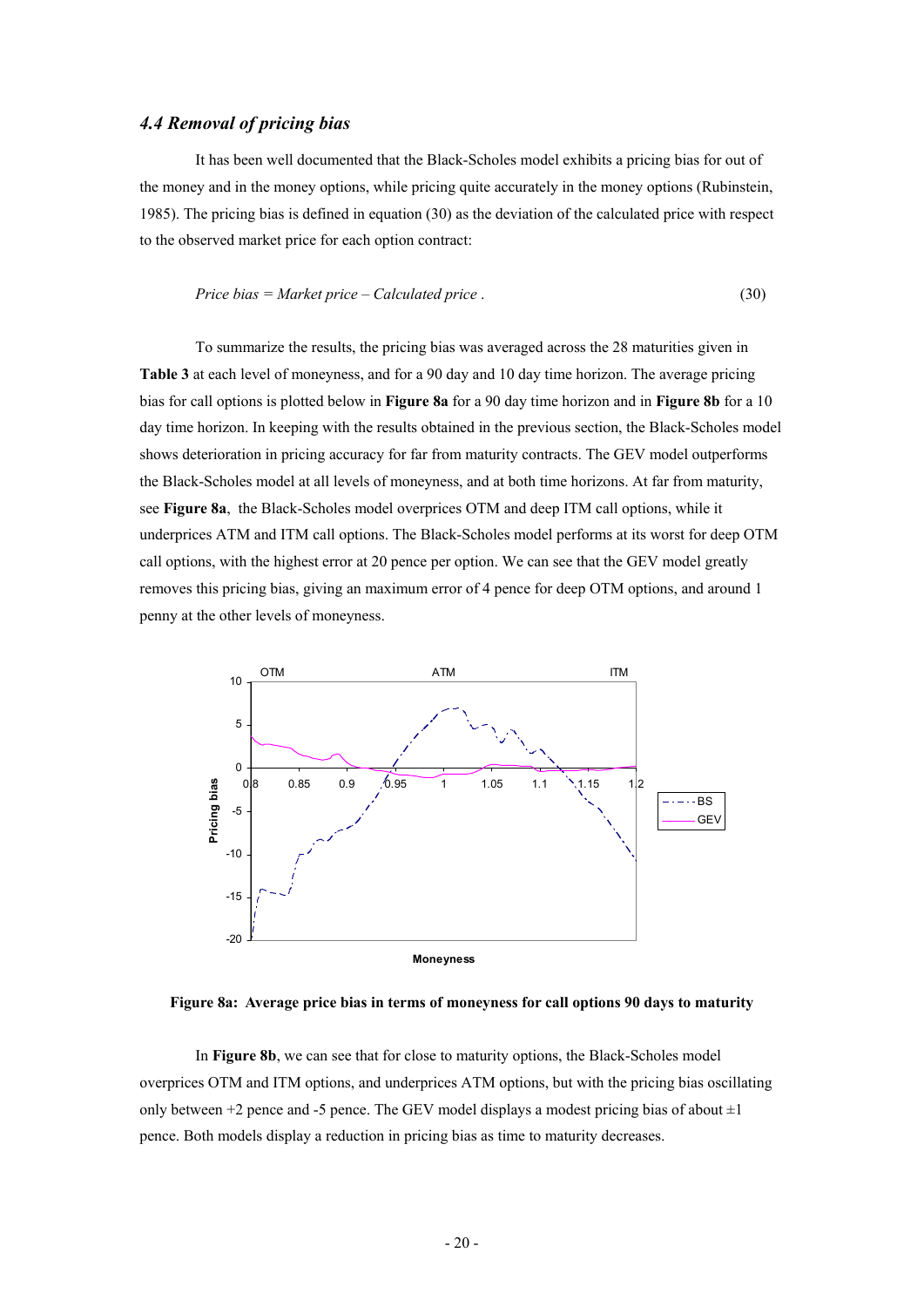

**Figure 8b: Average price bias in terms of moneyness for call options 10 days to expiration** 

**Figure 9a** and **Figure 9b** below display the pricing bias for put options. From **Figure 9a** we can see that for far from maturity put options (90 days to maturity) the Black-Scholes model overprices ITM and ATM put options, and underprices OTM put options. The pricing bias is considerable for OTM put options, at 20 pence on average. On the other hand, the GEV model has a small pricing bias of around one penny across the board. For close to maturity options, **Figure 9b** shows that the Black-Scholes model underprices ITM and OTM put options by a maximum of around 5 pence, and overprices ATM put options by 3.5 pence, whereas the GEV model displays a small pricing error that oscillates around  $\pm 1.3$  pence.



**Figure 9a: Average price bias in terms of moneyness for puts 90 days to expiration**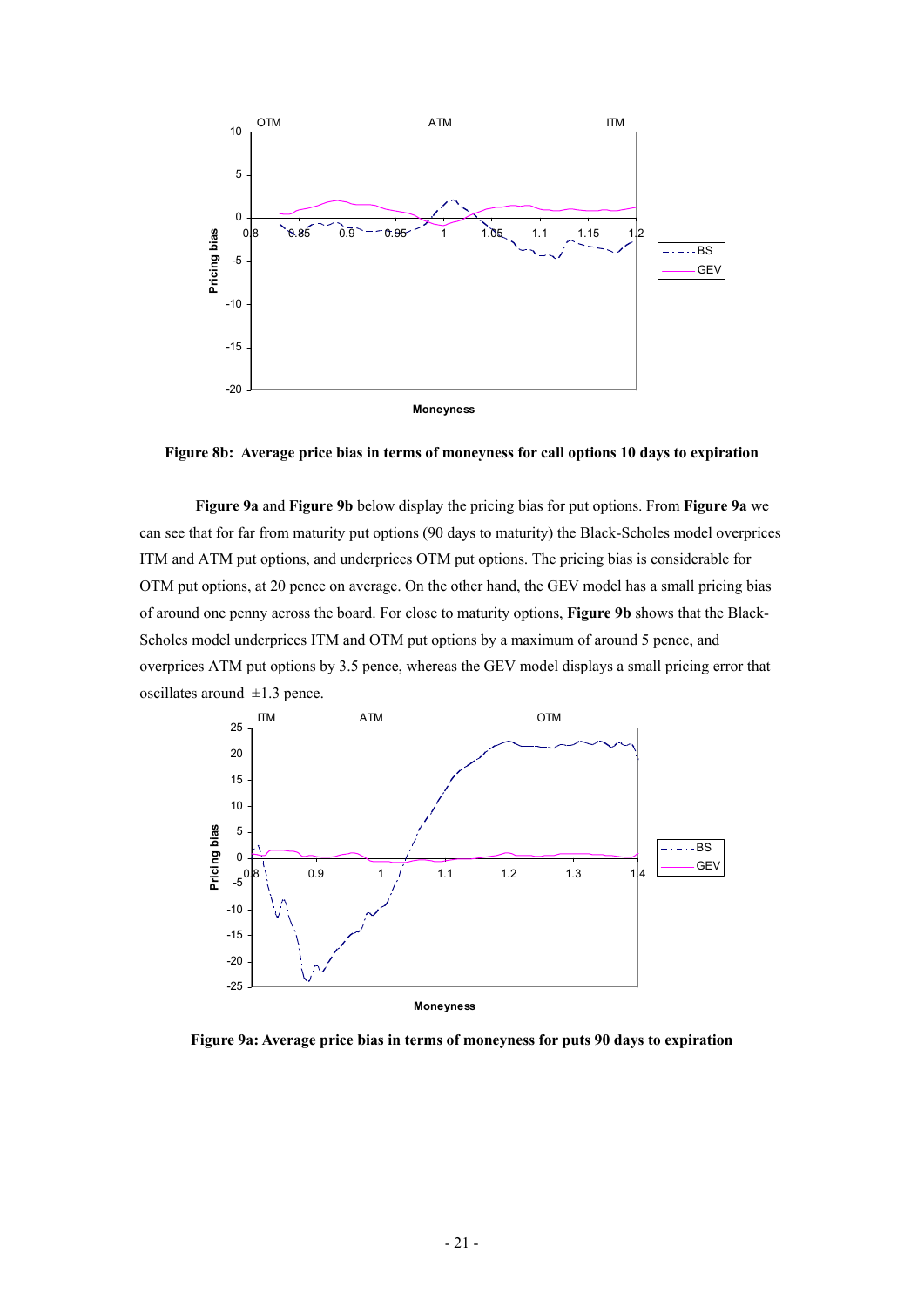

**Figure 9b: Average price deviations in terms of moneyness for puts 10 days to expiration** 

## *4.5 Implied tail indices and summary statistics of implied RNDs*

The time series of the implied GEV tail shape parameter ξ for negative returns from 1997 to 2003 are displayed in **Figure 10a** for put options and in **Figure 10b** for call options. These were obtained by taking holding periods equal to the time to maturity of the option with the closest expiration date. Note at two days to maturity we switch to the GEV returns implied by the next option contracts with the nearest expiration date. Only the values of ξ that were found to be statistically significant different from zero at 95% confidence interval are displayed. There is a typical time-tomaturity effect for the implied ξs, by which they tend to become smaller closer to maturity. For example, if  $\xi > 0$  when far from maturity, then  $\xi$  become either close to zero or negative as time to maturity approaches. If  $\xi$  < 0 at far from maturity, then  $\xi$  becomes more negative as time to maturity approaches. However, sometimes close to maturity contracts can manifest a jump from a negative ξ to a positive ξ, as in some crisis events, with 9/11 being a good example.

On comparing **Figure 10a** and **Figure 10b**, it can be seen that fat tails in negative returns are best captured when using put options, since there are a larger number of traded put options at low strike prices than there are call options (the OTM put options, see **Table 2b**). The number of option observations at low strike prices, i.e. where  $S/K > 1.06$ , is six times greater for put options than for call options. These put options traded at low strike prices relative to the value of the underlying are used to protect portfolios against downside moves of the index, and thus, it can be argued that they contain more market information regarding extreme downward moves of the underlying.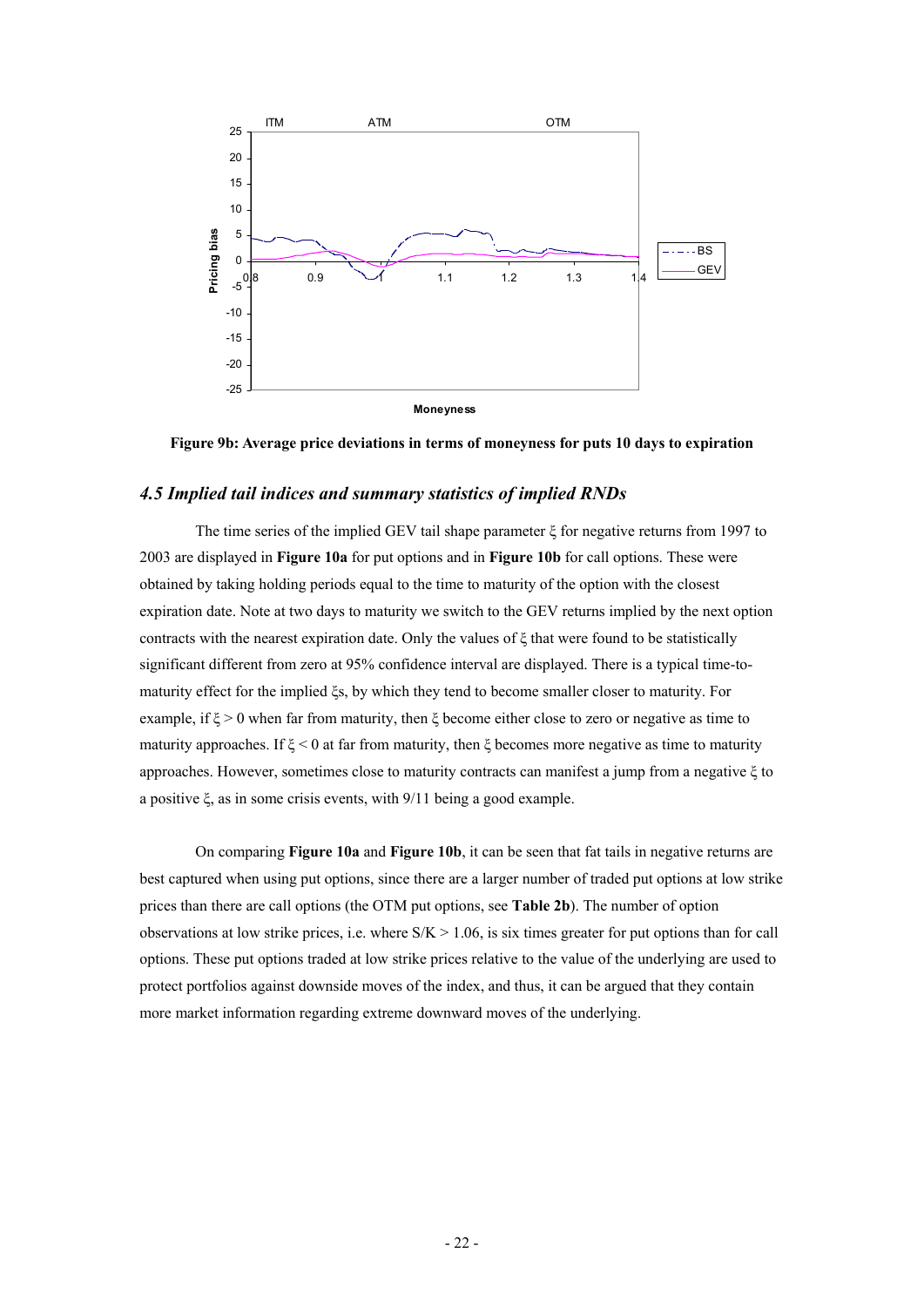

**Figure 10a: Implied shape parameter ξ of GEV returns for put options** 



**Figure 10b: Implied shape parameter ξ of GEV returns for call options**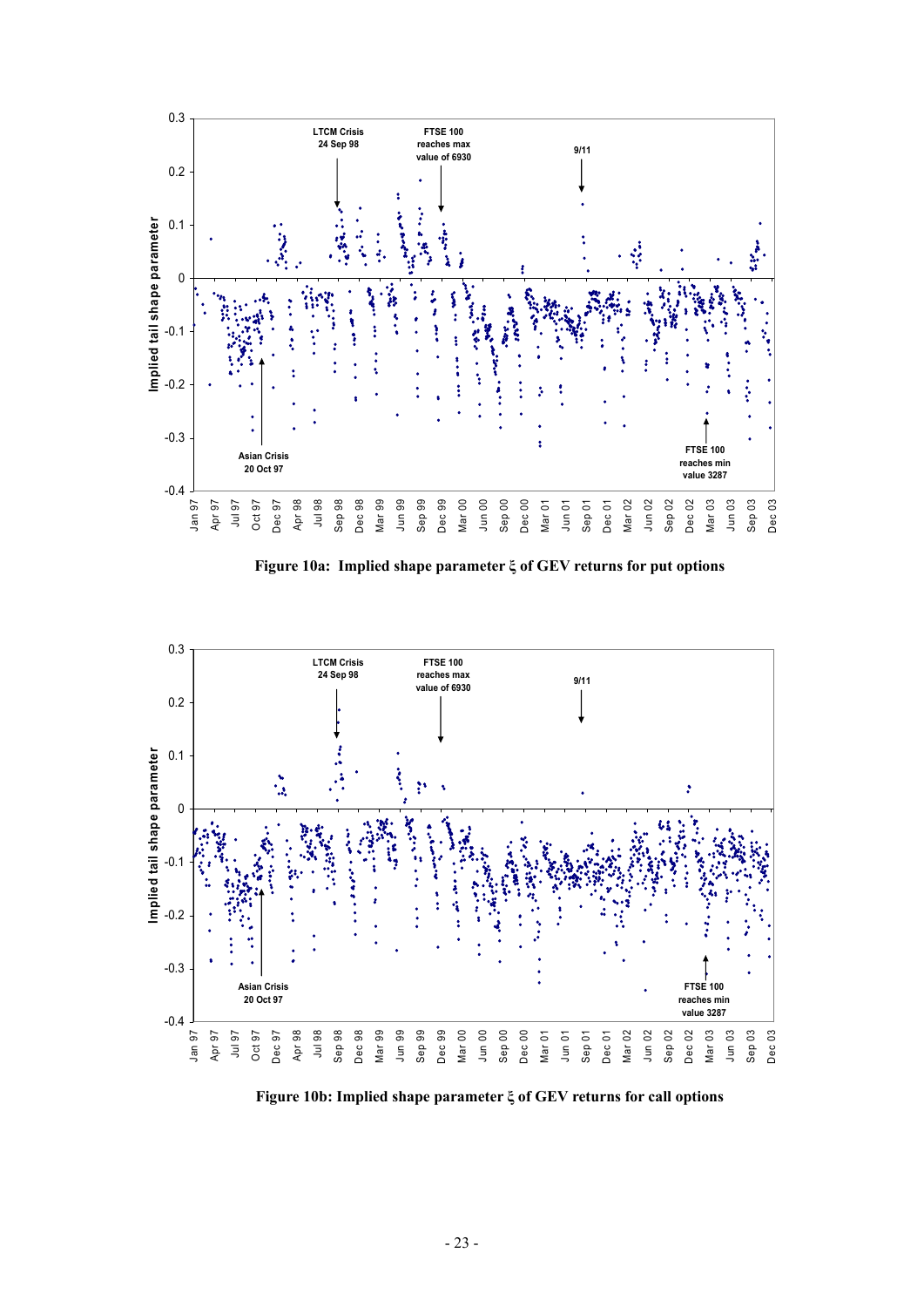This is also reflected in **Table 5** below, which shows that the percentage of statistically significant positive values of ξ is roughly four times more for put options (12.7%) than for call options  $(3.1\%)$ .

| Puts<br>Calls                  | $\xi_{\text{puts}} > 0$ | $\xi_{\text{puts}}$ < 0 | $\xi_{\text{puts}} \approx 0$ | Total  |
|--------------------------------|-------------------------|-------------------------|-------------------------------|--------|
|                                | 45                      | 1                       | 5                             | 51     |
| $\xi_{\text{ calls}} > 0$      | 2.73%                   | 0.06%                   | 0.30%                         | 3.10%  |
| $\xi_{\text{ calls}} < 0$      | 64                      | 980                     | 311                           | 1355   |
|                                | 3.89%                   | 59.54%                  | 18.89%                        | 82.32% |
| $\xi_{\text{calls}} \approx 0$ | 100                     | 14                      | 126                           | 240    |
|                                | 6.08%                   | 0.85%                   | 7.65%                         | 14.58% |
| Total                          | 209                     | 995                     | 442                           | 1646   |
|                                | 12.70%                  | 60.45%                  | 26.85%                        |        |

#### **Table 5: Number of days in which the implied tail shape parameter ξ is positive (**ξ > 0)**, negative (**ξ < 0) **or not statistically different from zero (**ξ ≈ 0) **for calls (in rows) and puts (in columns). The percentage of days when each case occurs is also shown, below the number of days.**

On the days when both put and call options give positive  $\zeta$  (2.73% of days), on average the value of  $\xi$  for put options is 61.7% larger than for call options. In contrast, when  $\xi$  < 0 for both put and call options(59.54% of days), the ξs obtained when using call options are on average 50% more negative that when using put options. There are 64 days when put options give positive ξ and call options give negative  $\xi$ . In fact, on days corresponding to crisis events such as  $11<sup>th</sup>$  September 2001 and 24th September 1998 (LTCM crisis), put options yielded some of the highest positive ξs, while call options implied a value of ξ not significantly different from zero, i.e. implying a GEV-Gumbel distribution for returns. The RND functions for  $11<sup>th</sup>$  September 2001 when using call options and put options separately is shown in **Figure 11** below to illustrate this point.



**Figure 11: The GEV based implied RND functions when using calls, with**  $\xi_{\text{calis}} \approx 0$  **puts,** with  $\xi_{\text{nuts}} = 0.139$ , and the Black-Scholes implied RND on  $11^{\text{th}}$  September 2001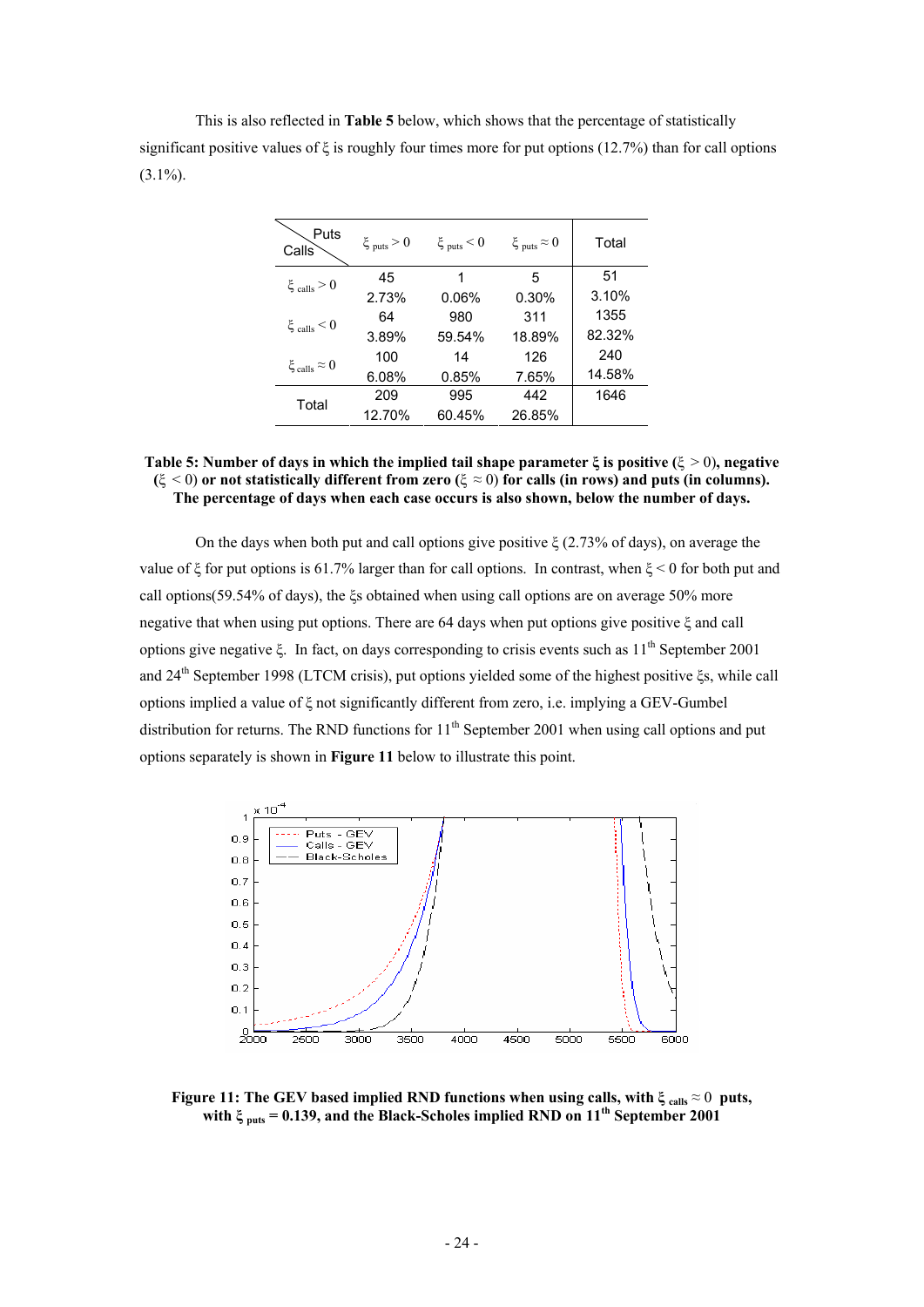**Table 6** below displays the yearly summary moment statistics of the implied RND functions for the Black-Scholes and GEV models. <sup>11</sup> The GEV statistics show a consistent left skewness and leptokurtosis in the implied RND function of the price, with 1998 and 1999 showing the greatest deviations from the Gaussian assumptions. On average, the RNDs implied by put option prices yield a more left-skewed and more leptokurtic densities than the ones implied by call option prices. The values of volatility, given by the standard deviation of the RND function, when using put option or call option prices are almost the same for the GEV based RNDs. In contrast, in the Black-Scholes case, the average standard deviation of the RND functions implied by call options is substantially lower than for put options.

| Year      |       | Volatility (%) BS |       | <b>Volatility (%) GEV</b> |         | <b>Skewness GEV</b> |       | <b>Kurtosis GEV</b> |  |
|-----------|-------|-------------------|-------|---------------------------|---------|---------------------|-------|---------------------|--|
|           | Calls | <b>Puts</b>       | Calls | <b>Puts</b>               | Calls   | <b>Puts</b>         | Calls | <b>Puts</b>         |  |
| 1997      | 4.53  | 6.95              | 7.25  | 7.19                      | $-0.69$ | $-0.87$             | 3.81  | 4.49                |  |
| 1998      | 7.14  | 10.12             | 10.11 | 10.42                     | $-1.02$ | $-1.21$             | 5.37  | 6.07                |  |
| 1999      | 6.63  | 9.20              | 9.35  | 9.32                      | $-1.01$ | $-1.38$             | 5.03  | 7.23                |  |
| 2000      | 5.68  | 8.15              | 8.35  | 8.36                      | $-0.70$ | $-0.91$             | 3.84  | 4.67                |  |
| 2001      | 6.11  | 8.16              | 8.5   | 8.31                      | $-0.61$ | $-0.86$             | 3.54  | 4.36                |  |
| 2002      | 7.51  | 9.49              | 9.67  | 9.7                       | $-0.68$ | $-0.97$             | 3.78  | 4.75                |  |
| 2003      | 6.34  | 8.07              | 8.56  | 8.56                      | $-0.69$ | $-1.02$             | 3.88  | 4.97                |  |
| All years | 6.28  | 8.59              | 8.83  | 8.84                      | $-0.77$ | $-1.03$             | 4.18  | 5.22                |  |

**Table 6: Yearly summary statistics of implied GEV based and Black-Scholes (BS) RND functions of the price from 1997 to 2003** 

1

 $11$  Skewness is the third central moment of the implied probability density function standardised by the third power of the standard deviation. It provides a measure of asymmetry, and measures the relative probabilities above and below the mean outcome. Kurtosis is the fourth central moment of the implied probability density function standardised by the fourth power of the standard deviation. It provides a measure of the degree of 'fatness' of the tails of the implied density function. Fatter tails in a density function are usually associated with a greater degree of 'peakedness' in the centre of the density function.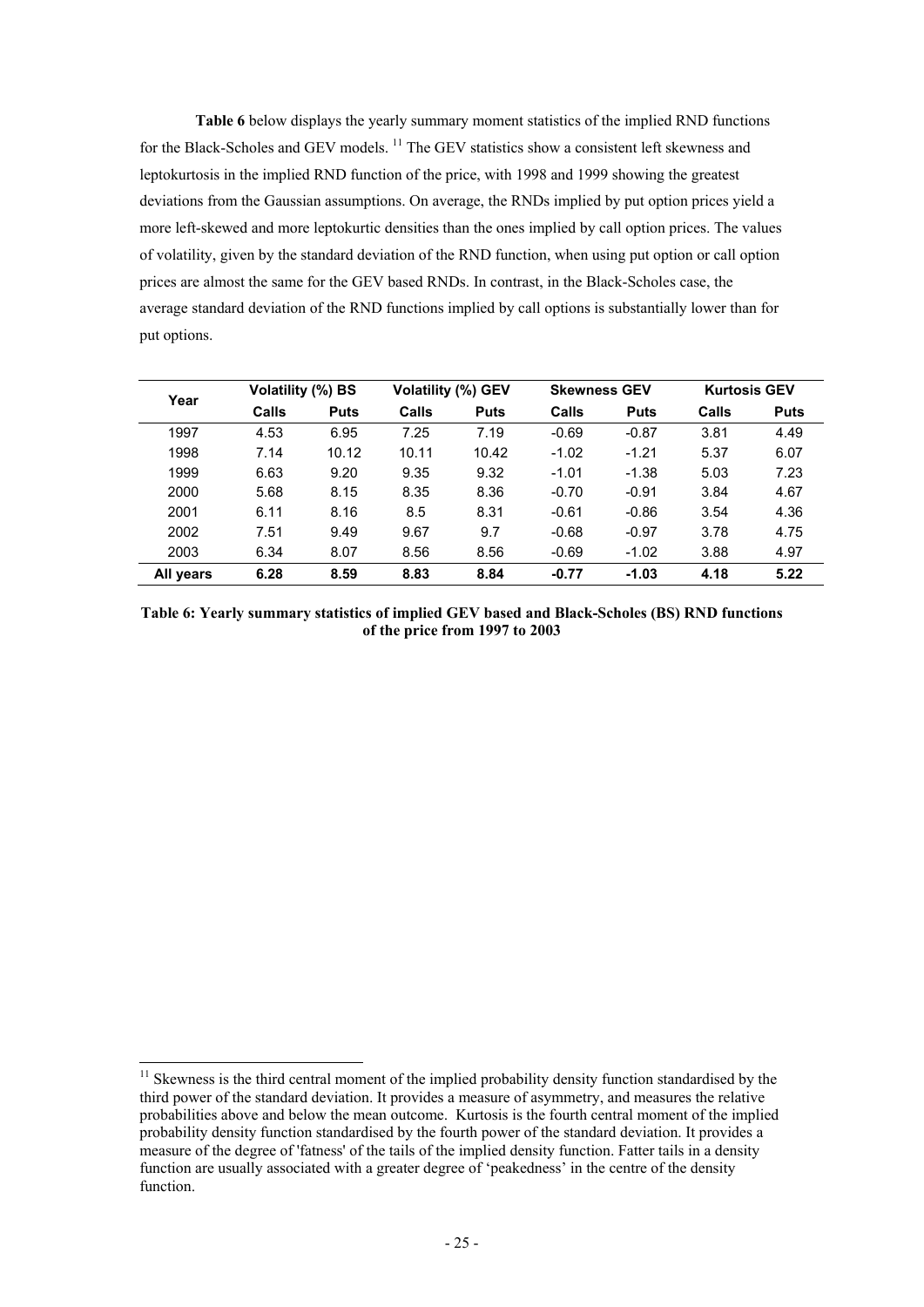# *4.6 Event study*

In this section the changes in RND functions for the price and the implied density functions for the returns before and after special events are compared. The major events that occurred within the period of study  $(1997 - 2003)$  are the Asian Crisis, the LTCM crisis and the 9/11. The implied distributions in this section are obtained by using put options only, because, as explained in the previous section, put options are used for protecting against downside risk, and therefore, they reflect more accurately the implied probability of downward moves.

#### *4.6.1 The Asian Crisis*

The Asian Crisis has been pin pointed to happen around 20<sup>th</sup> October 1997. **Figure 12** below displays the RND functions for prices (left panel) and the implied returns density functions (right panel)using the GEV and the Black-Scholes models. In both cases the GEV density exhibits a fatter than normal left tail. Note that in the case of implied return distributions, since we have modelled negative returns, losses are on the positive side, and profits are on the negative side of the x axis. In all cases, after the Asian crisis, the implied densities show a fatter tail for losses, implying higher than normal probabilities of downside moves.



**Figure 12: RND functions for prices and implied density functions for negative returns before and after the LTCM Crisis**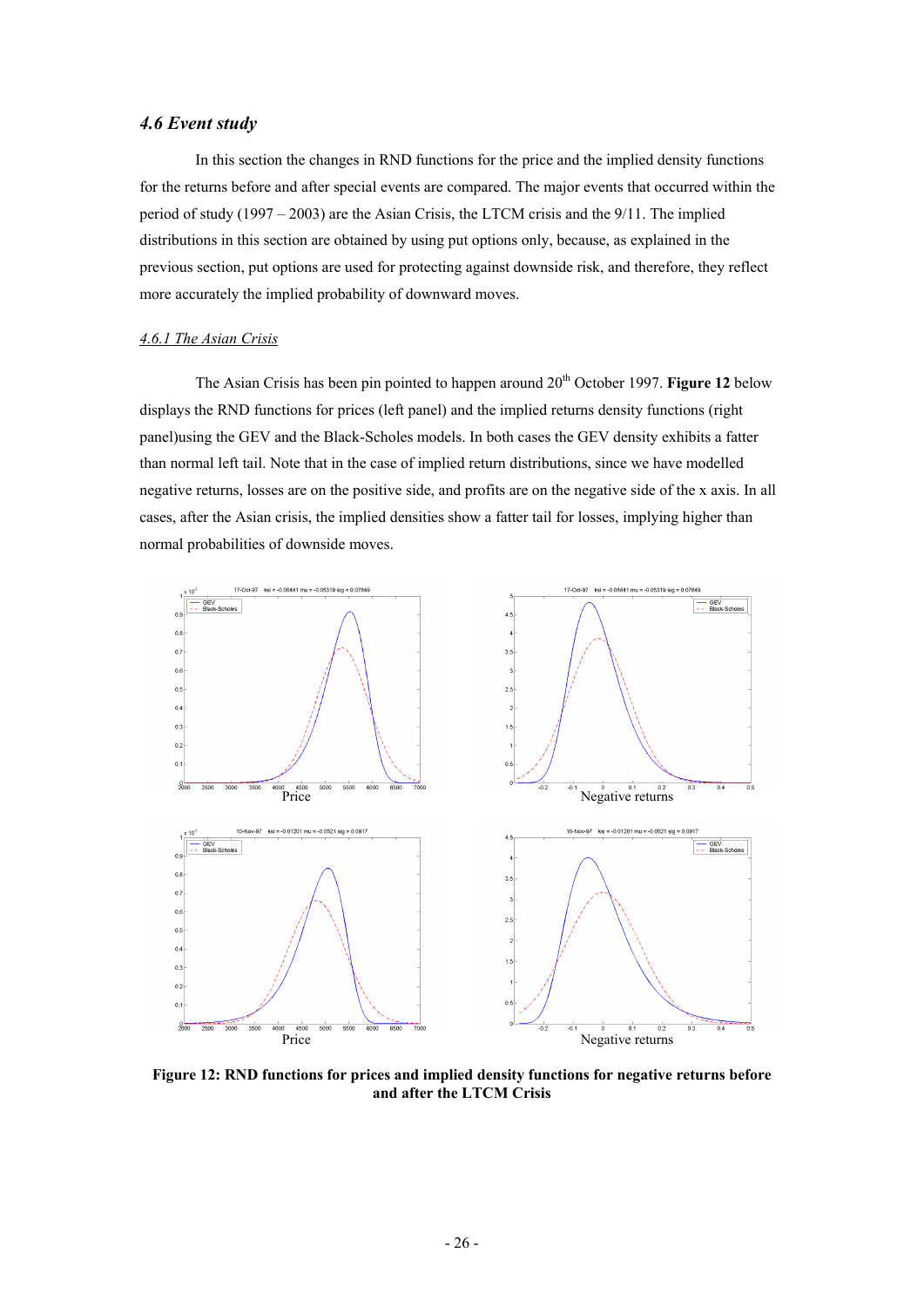#### *4.6.2 The LTCM crisis*

**Figure 13** below shows the RND functions for prices (left panel) and the implied returns density functions (right panel) extracted from option prices before the major events in the LTCM crisis happened, on 14 September 1998, and after, on 24 September 1998. The options used had expiration in December 1998. The density functions shown were extracted using both the GEV and the Black-Scholes models. The tail shape parameter ξ changed from -0.035 before the LTCM crisis, to 0.076 on the 24<sup>th</sup> of September. The skewness of the GEV distribution changed from -0.94 to -1.68, and the kurtosis almost doubled, from 4.55 to 8.88 the day of the event (see **Table 7** below). This indicates that the market expectations changed considerably after the  $24<sup>th</sup>$  of September, expecting more downward moves of the index.



**Figure 13: RND functions for prices and implied density functions for returns before and after the LTCM Crisis** 

# *4.6.3 The 11th September 2001 events*

Figure 14 shows the RND functions for the prices (left panel) and the implied density function for returns (right panel) extracted from option prices with expiration on September 2001, for the GEV and the Black-Scholes models. The implied tail shape parameter ξ for returns changed from - 0.104 the day before the events, implying a thin tail, to 0.139, implying a fatter tail. As can be seen in **Figure 14** below, the tail of the GEV based RND price distribution is fatter than the equivalent Black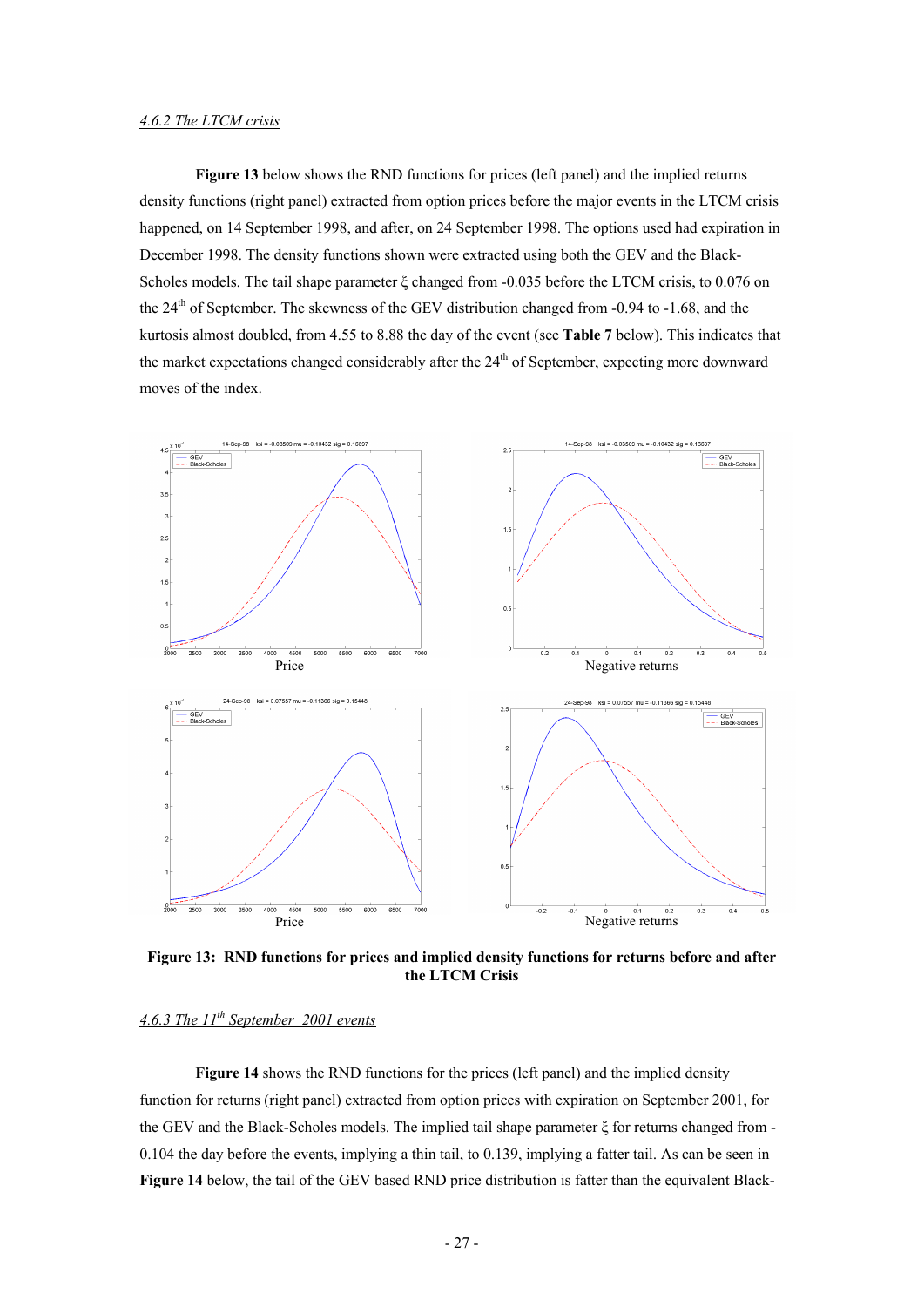Scholes density function for the 11 of September. The skewness of the GEV distribution changed from -0.62 to-2.37, and the kurtosis more than quadrupled, from 3.53(which is close to the kurtosis of the normal distribution) the day before the events to 16.69 the day of the event. This indicates that the market expectations changed immediately, expecting more downward moves of the index.



**Figure 14: Implied RND functions (price) and implied density functions for returns before and after the 9/11 events** 

## *4.6.4 Implied moments of the RND functions around special events*

| <b>Event</b>                  | <b>Expiry</b> | Date      |           | <b>Std Dev</b> | <b>Skewness</b> | <b>Kurtosis</b> | BS $σ(%)$ |
|-------------------------------|---------------|-----------|-----------|----------------|-----------------|-----------------|-----------|
| <b>Asian Crisis</b><br>Dec-97 |               | 17-Oct-97 | $-0.0844$ | 8.89           | $-0.7059$       | 3.7533          | 10.32     |
|                               | 10-Nov-97     | $-0.0120$ | 11.62     | $-1.0420$      | 5.0470          | 12.57           |           |
| <b>LTCM</b>                   | Dec-98        | 14-Sep-98 | $-0.0351$ | 5.54           | $-0.9439$       | 4.5481          | 4.13      |
|                               |               | 24-Sep-98 | 0.0756    | 22.12          | $-1.6806$       | 8.8816          | 21.62     |
| 9/11                          | Sep-01        | 10-Sep-01 | $-0.1042$ | 5.11           | $-0.6199$       | 3.5256          | 5.31      |
|                               |               | 11-Sep-01 | 0.1390    | 10.46          | $-2,3706$       | 16 6929         | 9.32      |

**Table 7** below summarizes the higher moments of the GEV based and Black-Scholes implied RND functions before and after each of the three events.

**Table 7: Moments of the GEV based implied RND functions, and the standard deviation of the implied Black-Scholes (BS σ) RND function around special events** 

In all three events, the tail shape parameter ξ increases after the event, which indicates that the implied densities reflect the market sentiment of increased fear of downward moves. However, as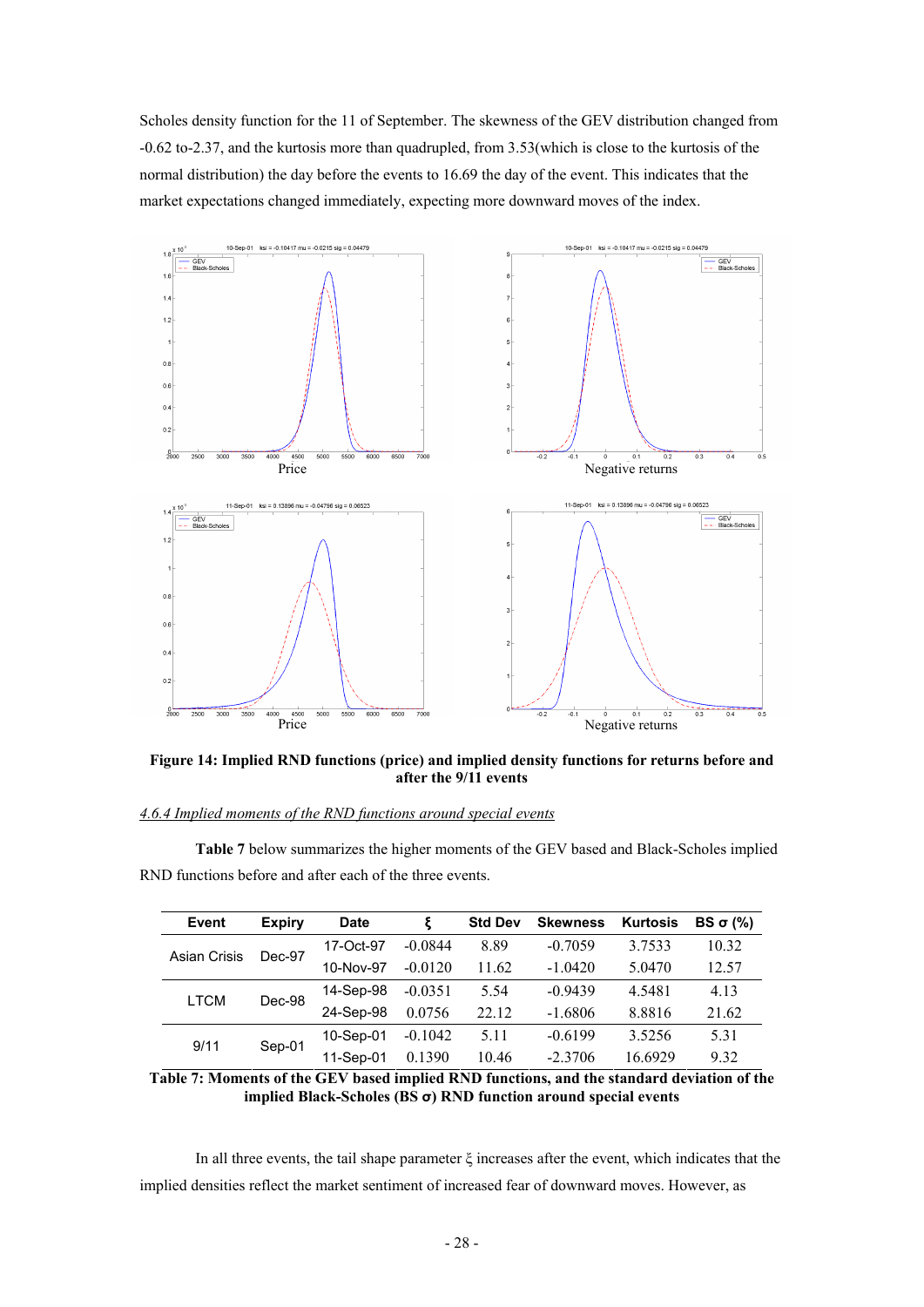noted in previous studies (Gemmill and Saflekos, 2000), the RND functions do not predict the downward moves. After each of the three events, left skewness increases, indicating a higher asymmetry in the returns distribution and greater probability of losses. In the GEV cases, kurtosis doubles or even quadruples after the events, implying that extreme losses become more probable.

# **5. Conclusions**

We have developed a new option pricing model that is based on the GEV distribution of the returns, and obtained closed form solutions for the Harrison and Pliska (1981) no arbitrage equilibrium price for the European call and put options. It was argued that the three parameter (ξ,  $\mu$ ,  $\sigma$ ) GEV density function for asset negative returns which in turn yielded the GEV based RND function, has great flexibility in defining the tail shape of the latter implied by traded option price data without *aprioiri* restrictions on the class of distributions. In particular, no *apriori* restriction is imposed that the GEV distribution function of negative returns belongs to the Fréchet class with fat tails. That, as we saw, results in the RND function for the price to display left skewness and leptokurtosis. Some recent option pricing models that aim to capture the leptokurtosis and left skew in the RND function, in contrast, start with assumptions of fat tailed distributions. Other option pricing models that attempt to overcome the drawbacks of the Black-Scholes model fail to obtain closed form solutions or have far too many parameters.

 As discussed in Section 3.1, the closed form solution for the GEV based call option pricing model has an analogous interpretation as the Black-Scholes price equation in that it crucially depends on the probability of being in the money. In the GEV case, the latter is governed by the cumulative distribution for the GEV, which is defined by the implied GEV parameters ξ, μ and  $\sigma$ . From the analysis in Sections 3.3 and 3.4, there is a very clear indication that  $\xi > 0$  results in a smaller probability for a call option being in the money at maturity compared to the Black-Scholes case. In contrast, for the put option,  $\xi > 0$  results in a higher probability of being in the money at lower strikes when compared to the Black-Scholes case. When applying the GEV option pricing model for the FTSE 100 index options, it was found that the GEV based pricing biases were substantially smaller than the ones from the Black-Scholes, for all times to maturity and at all moneyness levels.

From Figures 8a and 8b, we can see that the implied tail shape parameter for returns was found to be time varying. Though this has a strong time-to-maturity effect, cases of high positive ξ in the market implied density function for negative returns associated with the GEV-Fréchet class were confined to periods associated with crisis events. For most other periods, the implied tail shape parameter indicated Weibull or Gumbel distributions for negative returns. However, the annual summary statistics of the moments of the GEV implied RND functions in Table 6 consistently shows considerable left skewness and excess kurtosis. Based on both the analysis on implied tail index (Table 5) and that of the moments for the GEV RND function (Table 6), we find that put options, which have more observations at low strike prices, yield greater evidence of left skewness and leptokurtosis than do call options.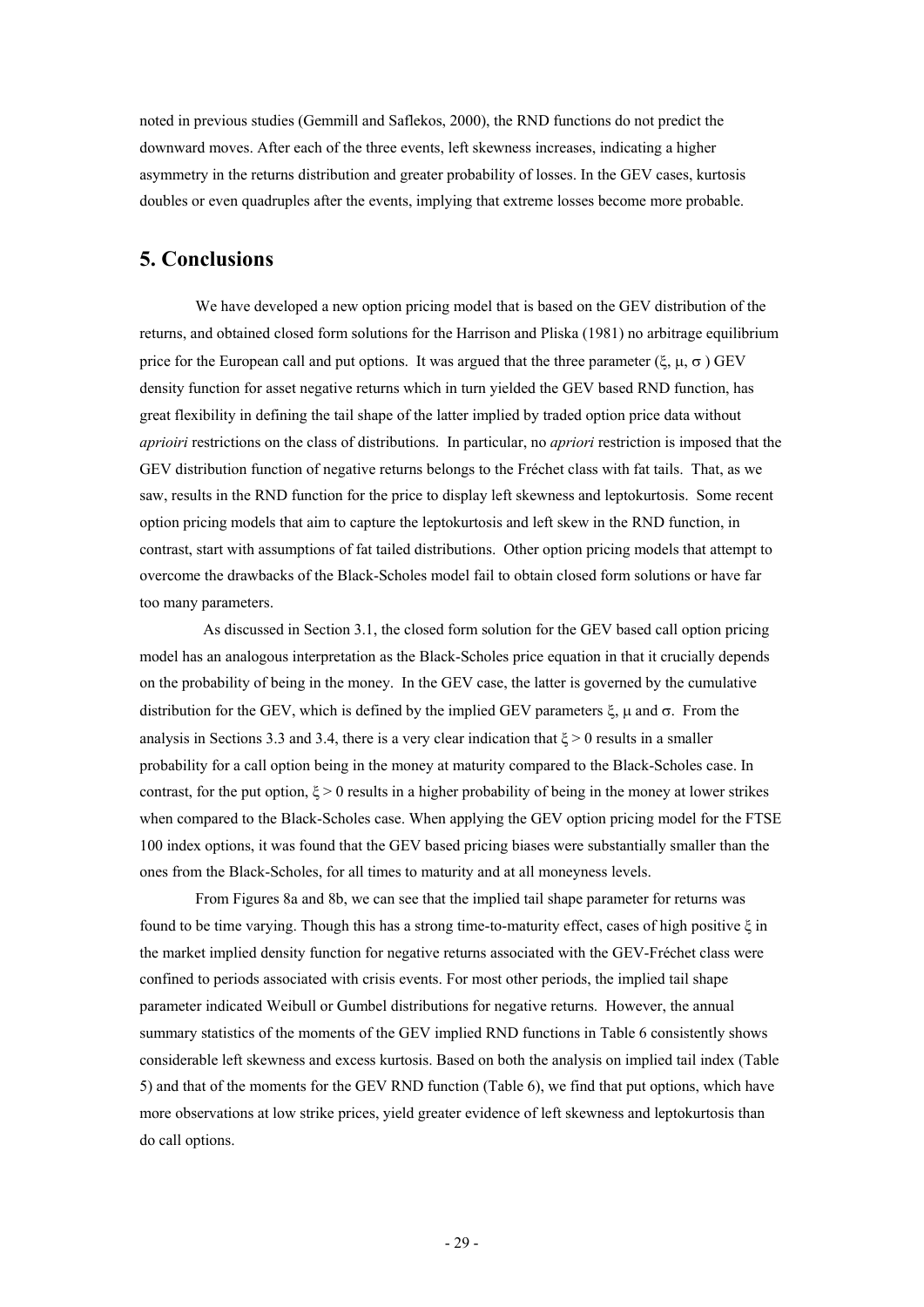In all three event studies that were undertaken, the shape parameter  $\xi$  increases after the crisis event, which indicates that the implied distributions reflect the market sentiment of increased fear of downward moves. However, as noted in previous studies (Gemmill and Saflekos, 2000), the implied RND functions do not predict the downward moves but only reflect it. Additionally after each of the three events, both left skewness and kurtosis increase, exceeding well in excess of the normal distribution.

 Future work will analyse the hedging properties of the GEV based option pricing model, and its scope for delta hedging. Further, the market implied tail index and the GEV based RND have useful and interesting applications in risk management. Indeed, we can obtain the Ait-Sahalia and Lo (2000) Economic-VaR  $(E-VaR)^{12}$  under GEV assumption for returns and compare it with the statistical or historical VaR calculations. It will be interesting to see if the quantile analysis of the GEV based RND functions obtained from traded put options can deliver better VaR performance than the conventional methods.

*Department of Economics and Centre of Computational Finance and Economic Agents (CCFEA), University of Essex, Wivenhoe Park, Colchester, CO4 3SQ, UK.; scher@essex.ac.uk;http://www.essex.ac.uk./~sheri/,* 

*and* 

*Centre of Computational Finance and Economic Agents (CCFEA), University of Essex, Wivenhoe Park, Colchester, CO4 3SQ, UK.;aalent@essex.ac.uk; http://privatewww.essex.ac.uk/~aalent/.* 

-

 $12$  It has been argued that E-VaR is a more general measure risk since it incorporates the market's evaluation of risk, the demand–supply effects, and the probabilities that correspond to extreme losses (Panigirtzoglou and Skiadopoulos 2004).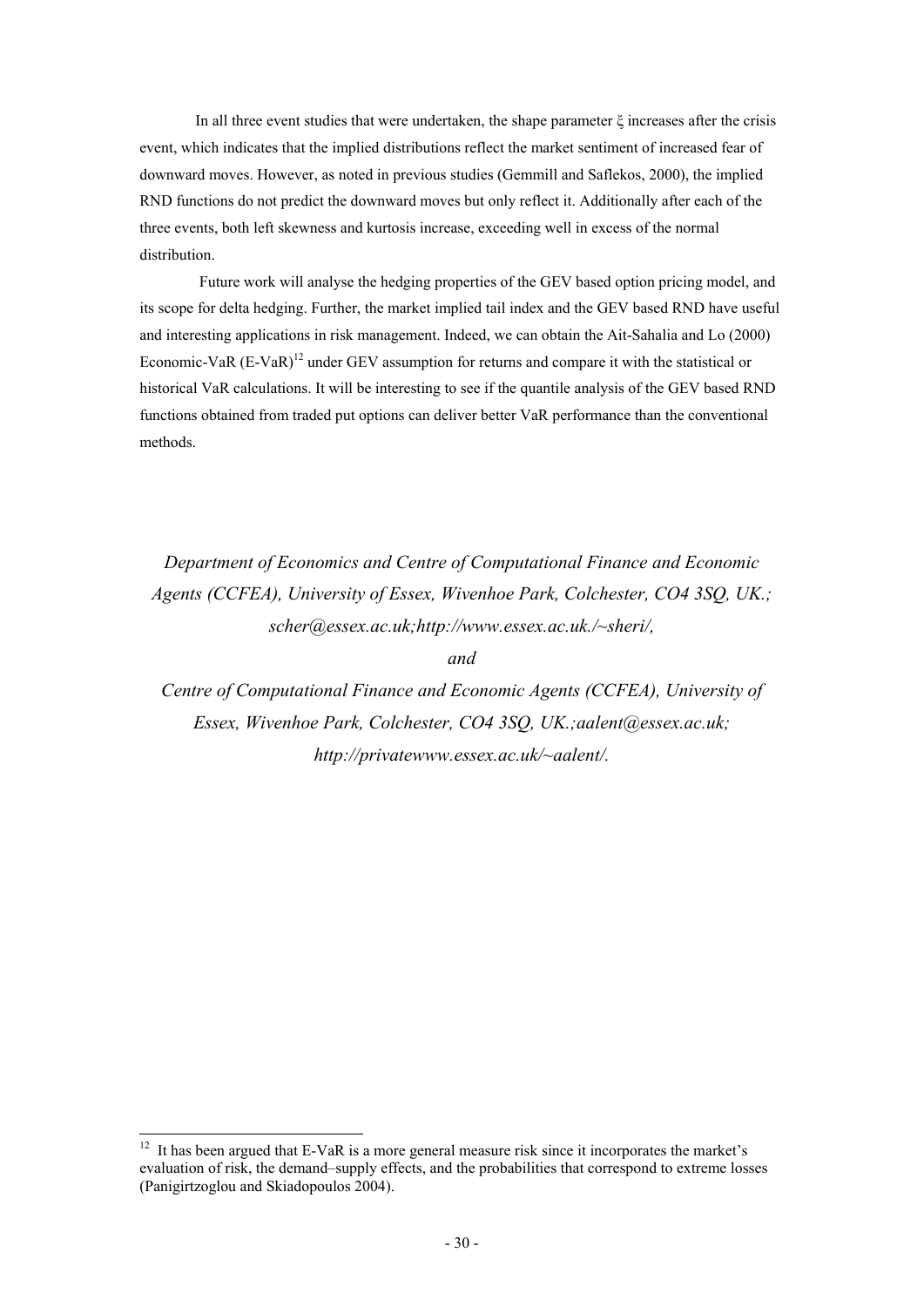# **Appendix A: Derivation of the put option price equation for ξ > 0**

The derivation of the closed form solution for the put option price equation is similar to the derivation for the call option price equation. When applying the change of variable defined in (13) to the put option price equation, after having substituted for the price RND function  $g(S_T)$  in (10), the upper limit of integration  $K$  in the put option equation becomes  $H$  as defined in (16), while the lower limit of integration in the put option equation becomes  $h = 1 + \xi (1 - \mu)/\sigma$ . Using these new limits of integration we have

$$
P_{t}e^{r(T-t)} = \frac{1}{\xi} \left[ \frac{-S_{0} \sigma}{\xi} \int_{h}^{H} y \left( y^{-1-1/\xi} \right) e^{(-y^{-1/\xi})} dy - \left( K - S_{t} \left( 1 - \mu + \frac{\sigma}{\xi} \right) \right) \int_{h}^{H} \left( y^{-1-1/\xi} \right) e^{(-y^{-1/\xi})} dy \right]
$$

$$
= \frac{1}{\xi} \left[ \frac{-S_{0} \sigma}{\xi} \psi_{1} - \left( K - S_{t} \left( 1 - \mu + \frac{\sigma}{\xi} \right) \right) \psi_{2} \right].
$$
(A.1)

Evaluating the first integral in (A.1) yields:

$$
\psi_1 = \int_h^H \left( y^{-1-1/\xi} \right) e^{-y^{-1/\xi}} dy = \left[ \xi e^{-y^{-1/\xi}} \right]_h^H = \xi \left( e^{-y^{-1/\xi}} - e^{-y^{-1/\xi}} \right). \tag{A.2}
$$

To solve the second integral in (A.1), consider the change of variable  $t = y^{-1/\xi}$ , and  $y = t^{-\xi}$  $dy = -\xi t^{-1-\xi} dt$ , which yields:

$$
\psi_2 = \int_{h^{-\ell\xi}}^{H^{-\ell\xi}} t \, e^{-t} \, t^{-1-\xi} d\big(t^{-\xi}\big) = -\xi \int_{h^{-\ell\xi}}^{H^{-\ell\xi}} t^{-\xi} \, e^{-t} \, dt = -\xi \int_{h^{-\ell\xi}}^{H^{-\ell\xi}} t^{(1-\xi)-1} \, e^{-t} \, dt \,. \tag{A.3}
$$

We can solve this integral directly by using the definition of the generalized Gamma function (see Appendix C):

$$
\Gamma(a, z_0) - \Gamma(a, z_1) = \Gamma(a, z_0, z_1) = \int_{z_0}^{z_1} t^{a-1} e^{-t} dt,
$$
\n(A.4)

and we obtain the following result:

$$
\psi_2 = \int_h^H y^{-1/\xi} \exp\left(-y^{-1/\xi}\right) dy = -\xi \Gamma\left(1 - \xi, h^{-1/\xi}, H^{-1/\xi}\right). \tag{A.5}
$$

Combining results for  $\psi_1$  and  $\psi_2$  and rearranging, we obtain a closed form solution for the put option equation:

$$
P_{t}(K) = e^{-r(T-t)} \left\{ K \left( e^{-h^{-1/\xi}} - e^{-H^{-1/\xi}} \right) - S_{t} \left( \left( 1 - \mu + \sigma/\xi \right) \left( e^{-H^{-1/\xi}} - e^{-h^{-1/\xi}} \right) - \frac{\sigma}{\xi} \Gamma \left( 1 - \xi, h^{-1/\xi}, H^{-1/\xi} \right) \right) \right\}
$$
(A.6)

# **Appendix B: Derivation of the call option price equation for ξ = 0**

The derivation of the closed form solution of the call option price when  $\xi = 0$  follows a similar procedure than the one outlined in Section 3.2. By assuming that negative returns are distributed following the standardised GEV distribution when  $\xi = 0$  given in (2b), and applying the formula in (9)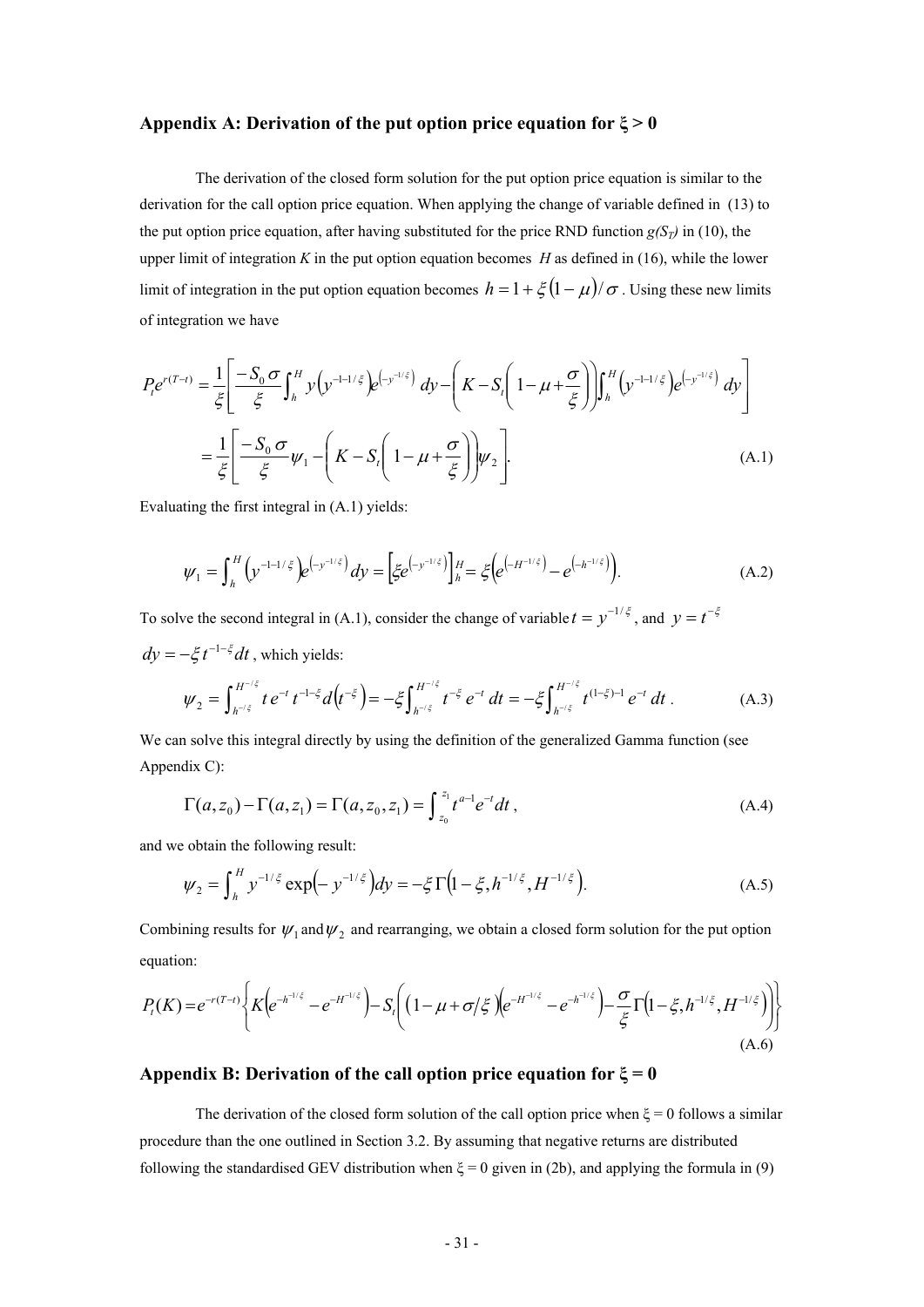we obtain the RND function of the underlying price  $g(S_T)$  in terms of the standardized GEV density function given in equation (3b) as follows:

$$
g(S_T) = \frac{1}{S_t \sigma} \exp\left(-\frac{(L_T - \mu)}{\sigma}\right) \exp\left(-\exp\left(-\frac{(L_T - \mu)}{\sigma}\right)\right) \tag{B.1}
$$

Substituting  $g(S_T)$  in (B.1) into the call price equation in (4), we have:

$$
C_t(K) = e^{-r(T-t)} \int_K^{\infty} (S_T - K) \frac{1}{S_t \sigma} \exp\left(-\frac{(L_T - \mu)}{\sigma}\right) \exp\left(-\exp\left(-\frac{(L_T - \mu)}{\sigma}\right)\right) dS_T. \tag{B.2}
$$

Consider the change of variable:

$$
y = -\frac{(L_r - \mu)}{\sigma} = \frac{1}{\sigma} \left( \frac{S_r}{S_t} - 1 + \mu \right).
$$
 (B.3)

Under this change of variable, the underlying price  $S_T$  and  $dS_T$  can be written in terms of *y* as follows:

$$
S_T = S_t (1 - \mu + \sigma y) \qquad \text{and} \qquad dS_T = S_t \sigma dy \,. \tag{B.4}
$$

Also, the density function in (B.1) for the underlying price at maturity in terms of *y* becomes:

$$
g(y) = \frac{1}{S_t \sigma} \exp(y - \exp(y)).
$$
 (B.5)

Note now that under the change of variable the lower limit of integration for the call option equation in (B.2) becomes:

$$
H = \frac{1}{\sigma} \left( \frac{K}{S_t} - 1 + \mu \right),\tag{B.6}
$$

while the upper limit of integration in (B.2) remains infinity. Substituting for  $S_T$  and  $dS_T$  as defined in (B.4) into (B.2), using the new limits of integration, and rearranging we have:

$$
C_{t}e^{r(T-t)} = \int_{H}^{\infty} (S_{t}(1 - \mu + \sigma y) - K) \exp(y - \exp(y)) dy
$$
  
=  $S_{t} \sigma \int_{H}^{\infty} y \exp(y - \exp(y)) dy + (S_{t}(1 - \mu) - K) \int_{H}^{\infty} \exp(y - \exp(y)) dy$   
=  $S_{t} \sigma \psi_{1} + (S_{t}(1 - \mu) - K) \psi_{2}.$  (B.7)

The integral  $\psi_1$  in (B.7) above can be evaluated in terms of the incomplete gamma function, and its solution is: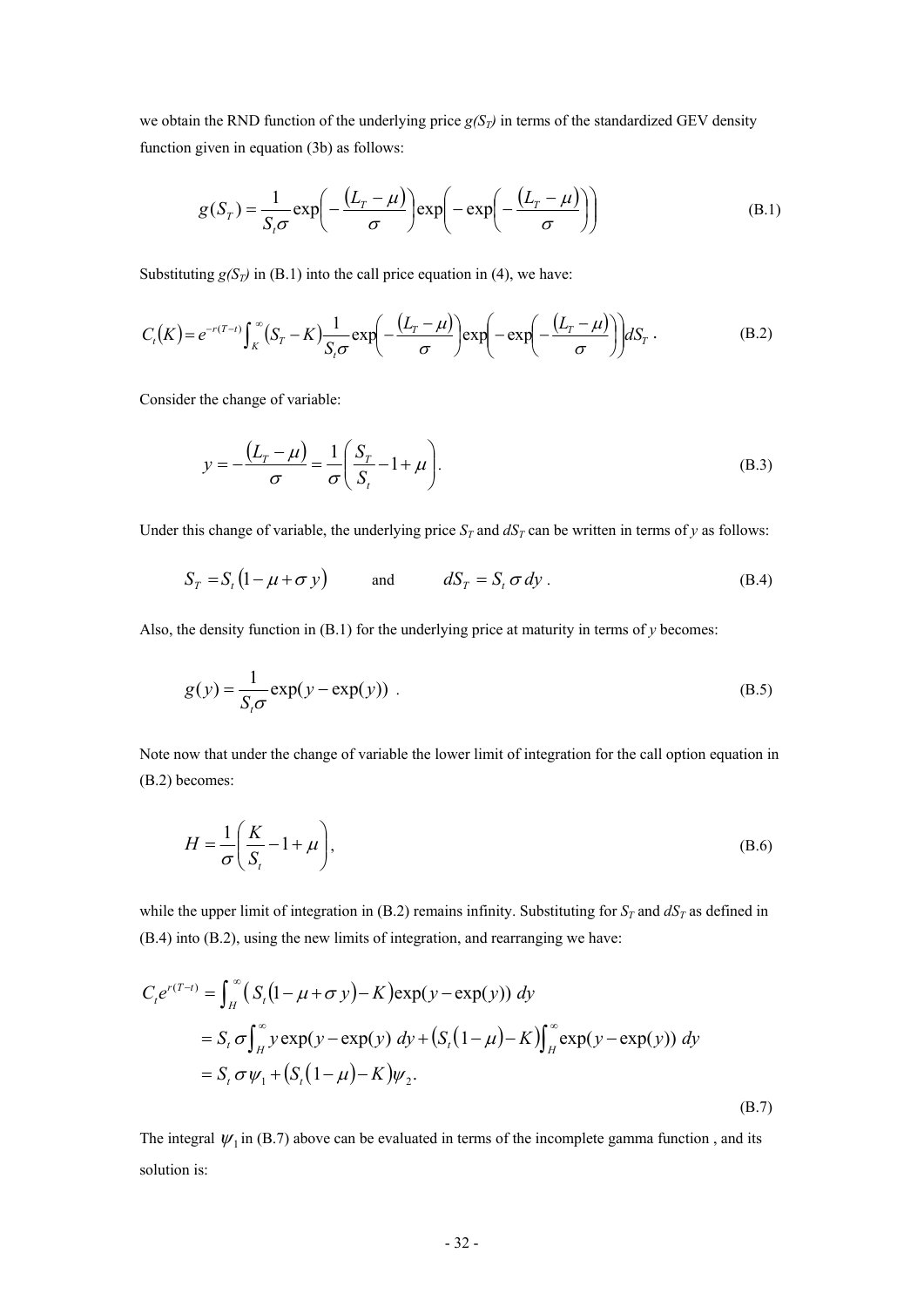$$
\psi_1 = \int_H^{\infty} y \exp(y - \exp(y)) dy = \left[ -\exp(-\exp(y)) - \Gamma(0, \exp(y)) \right]_H^{\infty}
$$
  
=  $\exp(-\exp(H)) + \Gamma(0, \exp(H))$  (B.8)

The solution of integral  $\psi_2$  in (B.7) is:

$$
\psi_2 = \int_H^{\infty} \exp(y - \exp(y)) \, dy = [-\exp(-\exp(y))]_H^{\infty} = \exp(-\exp(H)). \tag{B.9}
$$

Combining results for  $\psi_1$  and  $\psi_2$  and rearranging, we obtain a closed form for the GEV call option price:

$$
C_{t}(K) = e^{-r(T-t)} \Big[ S_{t} \Big( (1 - \mu + \sigma) e^{-e^{H}} + \sigma \Gamma(0, e^{H}) \Big) - K e^{-e^{H}} \Big]. \tag{B.10}
$$

Following a similar procedure, the closed form solution of the GEV model for the put option price when  $\xi = 0$  is found to be:

$$
P_t(K) = e^{-r(T-t)} \Big[ K \Big( e^{-e^h} - e^{-e^H} \Big) - S_t \Big( (1 - \mu + \sigma) \Big( e^{-e^h} - e^{-e^H} \Big) + \sigma \Gamma(0, e^h, e^H) \Big) \Big]. \tag{B.11}
$$

# **Appendix C: The Gamma function**

The function  $\Gamma(a)$  is the Euler gamma function, and is defined as:  $\Gamma(a) = \int_0^\infty t^{a-1} e^{-t} dt$ . When the lower limit of integration is greater than zero, it is know as the incomplete gamma function  $\Gamma(a, z_0)$ , and is defined as:

$$
\Gamma(a, z_0) = \int_{z_0}^{\infty} t^{a-1} e^{-t} dt.
$$
\n(C.1)

The definition of the generalized incomplete gamma function  $\Gamma(a, z_0, z_1)$  is given by the integral:

$$
\Gamma(a, z_0) - \Gamma(a, z_1) = \Gamma(a, z_0, z_1) = \int_{z_0}^{z_1} t^{a-1} e^{-t} dt.
$$
 (C.2)

The three versions of Gamma functions are summarized in the **Table C.1** below:

| <b>Name</b>                           | <b>Notation</b>     | <b>Definition</b>                     |
|---------------------------------------|---------------------|---------------------------------------|
| Gamma function                        | $\Gamma(a)$         | $=\int_{0}^{\infty} t^{a-1}e^{-t}dt$  |
| Incomplete Gamma function             | $\Gamma(a,z_0)$     | $=\int_{-a}^{\infty} t^{a-1}e^{-t}dt$ |
| Generalized incomplete Gamma function | $\Gamma(a,z_0,z_1)$ | $=\int_{-1}^{z_1} t^{a-1}e^{-t}dt$    |

**Table C.1: Definitions of the Gamma functions**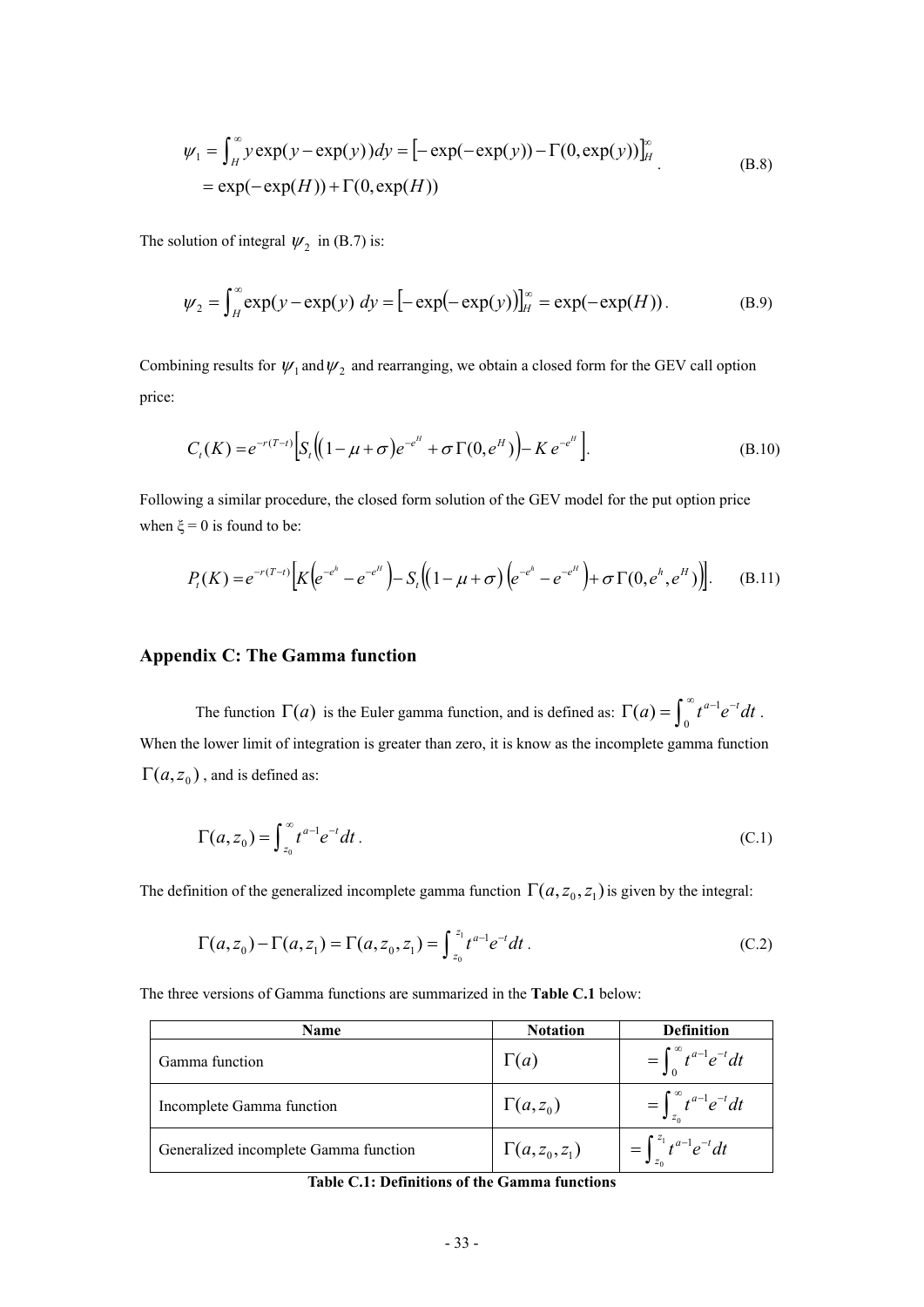# **Appendix D: Simplification for deep in the money options**

The GEV option pricing equation in (22) can be simplified for the special case when the option is deep in the money, i.e  $S_t$  >> K. In that case, the terms involving *H* can be simplified, and as  $e^{-H^{-1/\xi}} \to 1$ , it implies that  $H^{-1/\xi} \to 0$ . Substituting these approximations into the call option equation in (22) and rearranging, the call option price becomes a linear function of *K*:

$$
C_t(K) = e^{-r(T-t)} \left\{ S_t \left( 1 - \mu + \frac{\sigma}{\xi} (1 - \Gamma(1 - \xi)) \right) - K \right\}.
$$
 (D.1)

The mean of the standardized GEV returns distribution is given by (see Dowd, 2002, p.273):

$$
E_{GEV}^{\mathcal{Q}}\left[R_T\right] = \mu - \frac{\sigma}{\xi} \left(1 - \Gamma\left(1 - \xi\right)\right). \tag{D.2}
$$

Using the definition of  $R_T = 1 - S_T / S_t$ , and applying the expectations operator:

$$
E_{GEV}^{\mathcal{Q}}\left[S_T\right] = S_t\left(1 - E_{GEV}^{\mathcal{Q}}\left[R_T\right]\right) = S_t\left(1 - \mu + \frac{\sigma}{\xi}\left(1 - \Gamma\left(1 - \xi\right)\right)\right). \tag{D.3}
$$

Thus, we can rewrite the simplified equation for the call option in (D.1) to yield the result given in (25):

$$
C_t(K) = e^{-r(T-t)} \Big( E_{GEV}^Q \Big[ S_T \Big] - K \Big) = S_t - e^{-r(T-t)} K \ . \tag{D.4}
$$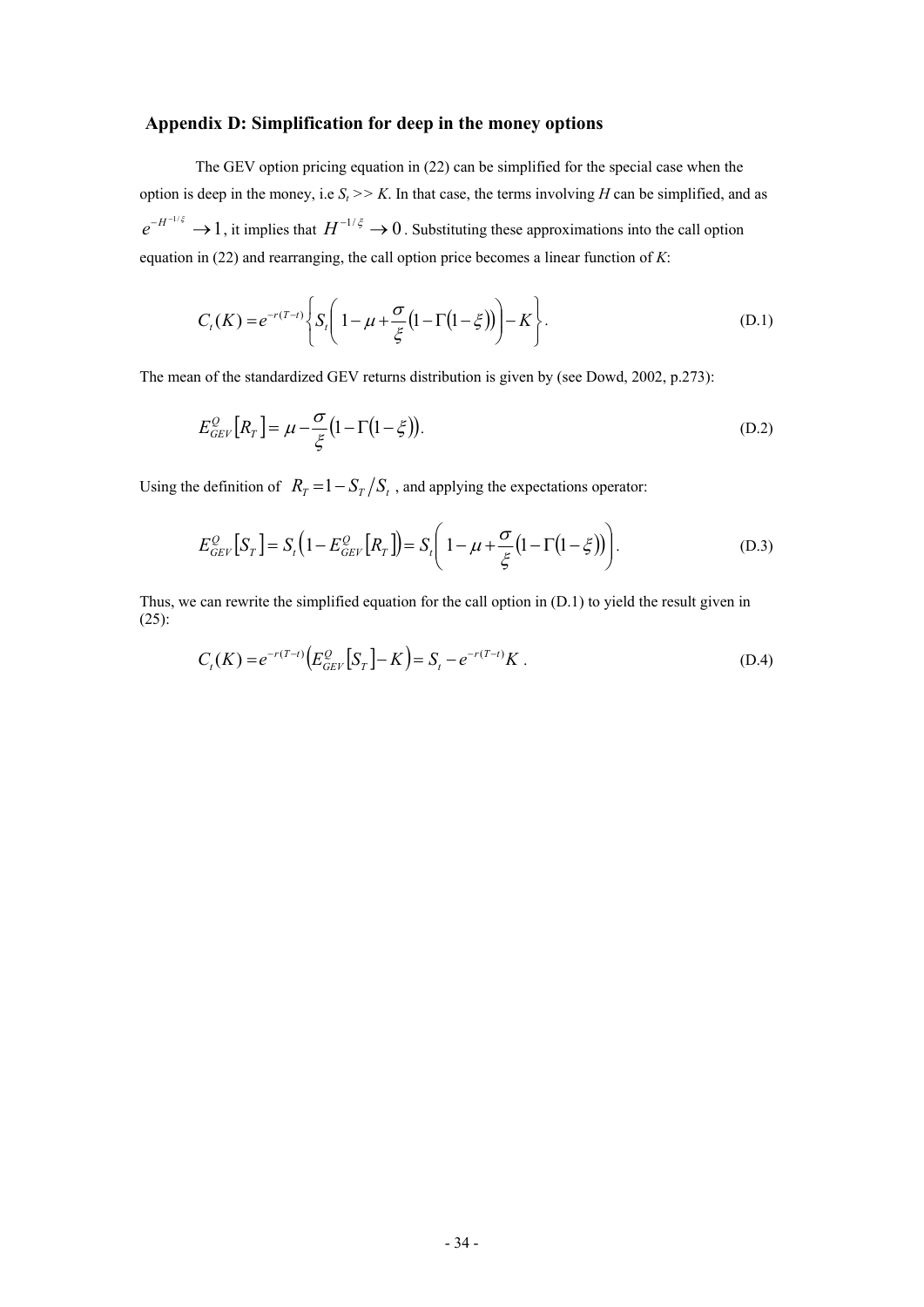# **References**

Abadir, K., and M. Rockinger (1997). "Density-Embedding Functions." Working paper, HEC.

Ait-Sahalia,Y. and A.W. Lo (1998). "Nonparametric Estimation of State-Price Densities Implicit in Financial Asset Prices". *Journal of Finance*, 53, 499-547.

\_\_\_\_\_\_\_\_\_\_\_\_\_\_\_\_\_\_\_\_\_\_\_ (2000). "Nonparametric Risk Management and Implied Risk Aversion". *Journal of Econometrics* 94, 9-51.

Aparicio, S. D., and S.D. Hodges (1998), "Implied Risk-Neutral Distribution: A Comparison of Estimation Methods", FORC Preprint, University of Warwick.

Bali, T. G. (2003). "The generalized extreme value distribution". *Economics Letters* 79, 423-427.

Bakshi, G., C. Cao and Z. Chen (1997), "Empirical Performance of Alternative Option Pricing Models," *Journal of Finance*, 52, 2003-2050.

Black, F. and M. Scholes (1973). "The Pricing of Options and Corporate Liabilities". *Journal of PoliticalEconomy* 81, 637-659.

Bliss, R., and N. Panigirtzoglou (2004). "Option-Implied Risk Aversion Estimates". *Journal of Finance*, 59, 407–446.

Breeden, D. and R. Litzenberger (1978). "Prices of State-Contingent Claims Implicit in Option Prices".*Journal of Business,* 51, 621-651.

Buchen, P. W. and M. Kelly (1996) "The maximum entropy distribution of an asset inferred from option prices". *Journal of Financial and Quantitative Analysis,* 31, 143-159.

Corrado, C.J. (2001). "Option pricing based on the Generalized Lambda Distribution". *Journal of Futtures Markets,* 21, 213 – 236.

Corrado, C.J. and T. Su (1997). "Implied Volatility Skews and Stock Index Skewness and Kurtosis Implied by S&P500 Index Option Prices". *Journal of Derivatives* 4, 8-19.

Danielsson, J. and C.G. de Vries (1997) "Tail index estimation with very high frequency data", *Journal of Empirical Finance*, 4, 241-257.

De Haan, L., D.W. Cansen, K. Koedijk and C.G. de Vries (1994) "Safety first portfolio selection, extreme value theory and long run asset risks. Extreme value theory and applications" (J. Galambos et al., eds.) 471-487. Kluwer, Dordrecht.

De Jong, C. and R. Huisman (2000) "From Skews to a Skewed-t". ERIM Report Series Reference No. ERS-2000-12-F&A.

Dowd, K. (2002), *Measuring Market Risk,* John Wiley and Sons.

Embrechts, P., C. Klüppelberg and T. Mikosch (1997) *Modelling Extremal Events for Insurance and Finance*. Berlin: Springer.

Embrechts P., S. Resnick and G. Samorodnitsky (1999)."Extreme value theory as a risk management tool" *North American Actuarial Journal* 3, 30-41.

Embrechts, P. (2000) "Extreme Value Theory: Potential and Limitations as an Integrated Risk Management Tool" *Derivatives Use, Trading & Regulation,* 6, 449-456.

Fisher, R.A. and L.H.C. Tippett (1928) "Limiting forms of the frequency distributions of the largest or smallest member of a sample." *Proceedings of the Cambridge Philosophical Society*, 24, 180-190.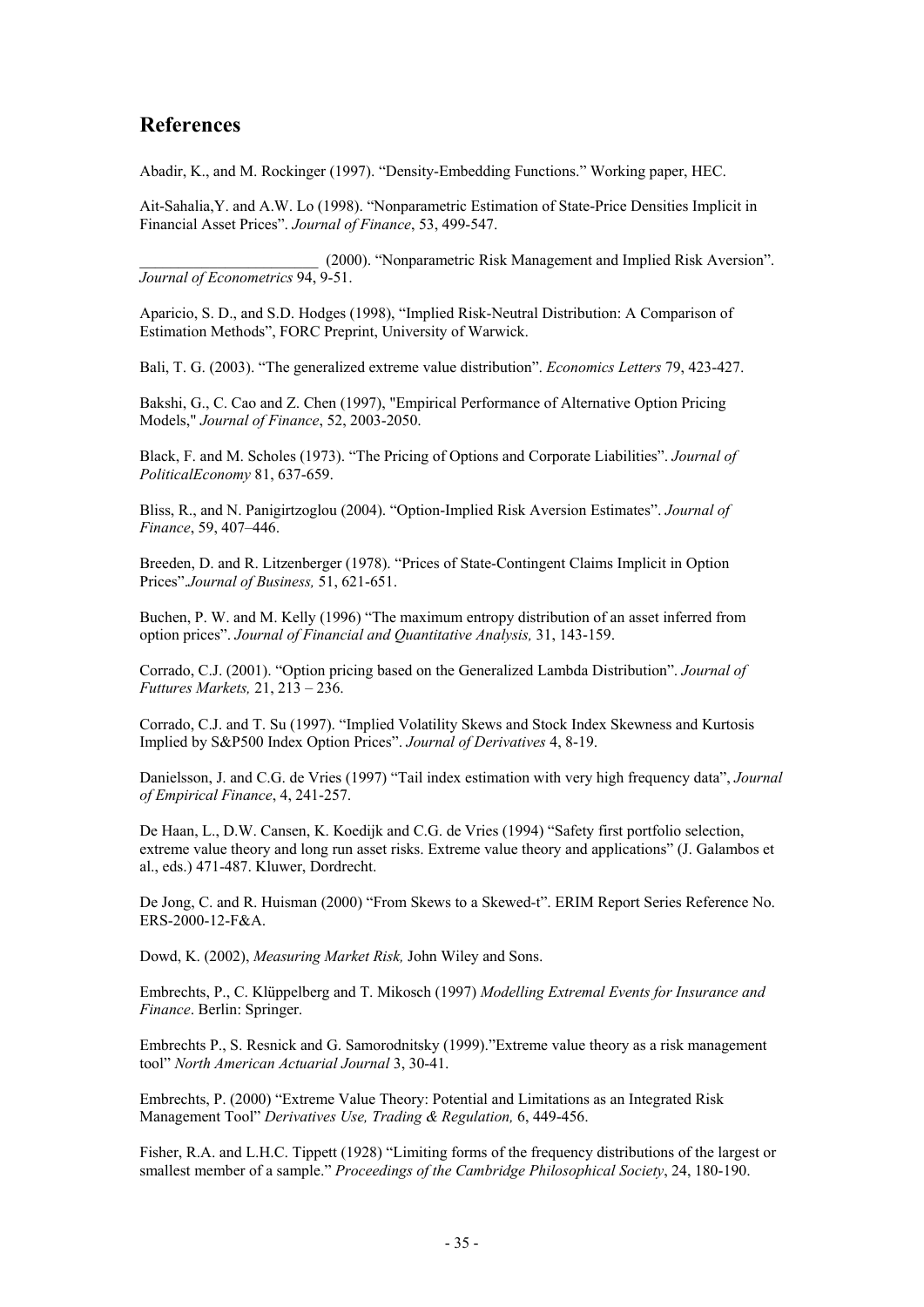Gemmill G, and A. Saflekos (2000) "How Useful are Implied Distributions? Evidence from Stock-Index Options" *Journal of Derivatives* 7, 83-98.

Gençay, R., F. Selçuk and A. Ulugülyagci (2001) "EVIM: A Software Package for Extreme Value Analysis in MATLAB ," *Studies in Nonlinear Dynamics and Econometrics*, 5, 213-239.

Harrison, J. M. and S. R. Pliska (1981) "Martingales and stochastic integrals in the theory of continuous trading." *Stochastic Processes Applications,* 11, 215-260.

Jackwerth, J. C. and M. Rubinstein (1996): "Recovering Probability Distributions from Options Prices". *Journal of Finance*, 51, 1611-1631.

Jackwerth, J. C. (1999). "Option-Implied Risk-Neutral Distributions and Implied Binomial Trees: A Literature Review". *The Journal of Derivatives*, 7, 66-82.

Jarrow, R. and A. Rudd (1982). "Approximate Option Valuation for Arbitrary Stochastic Processes". *Journal of Financial Economics,* 10, 347-369.

Jenkinson, A. F. (1955) "The frequency distribution of the annual maximum (or minimum) values of meteorological elements". *Quarterly Journal of the Royal Meteorological Society*, 87, 158-171.

Lux, T. and D. Sornette (2002) "On Rational Bubbles and Fat Tails", *Journal of Money, Credit and Banking,* 34, 589-610.

Mandelbrot B. (1963), "The Variation of Certain Speculative Prices", *Journal of Business*, 36, 394- 419.

Madan, D., P. Carr and E. Chang (1998) "The variance gamma process and option pricing". *European Finance Review*, v.2, 79-105.

Matache, A.M., P.A. Nitsche and C. Schwab (2004) "Wavelet Galerkin Pricing of American Options on Levy Driven Assets". Research Report No. 2003-06 ETH Zürich.

McNeil, A. J. (1999). "Extreme value theory for risk managers". *Internal Modelling and CAD II* published by RISK Books, 93-113.

Melick, W. R. (1999). "Results of the estimation of implied PDFs from a common data set". Proceedings of the Bank for International Settlements Workshop on 'Estimating and Interpreting Probability Density Functions', Basel, Switzerland.

Melick, W. R. and C. P. Thomas (1996). "Using Option prices to infer PDFs for asset Prices: An application to oil prices during the gulf war crisis". International Finance Discussion Paper, No. 541, Board of Governors of the Federal Reserve System.

————————————–(1997). "Recovering an Asset's Implied PDF from Option Prices: An application to Crude Oil during the Gulf Crisis". *Journal of Financial and Quantitative Analysis,* 32, 91-115.

————————————– (1999). "Confidence Intervals and Constant-Maturity Series for Probability Measures Extracted From Option Prices". Information in Financial Asset Prices: Proceedings of a Conference at the Bank of Canada, May 1998, 293-320.

Panigirtzoglou, N. and G. Skiadopoulos (2004) "A New Approach to Modeling the Dynamics of Implied Distributions: Theory and Evidence from the S&P 500 Options" *Journal of Banking and Finance*, 28, 1499-1520.

Quintos, C., Z. Fan, and P. C. B. Phillips. (2001). "Structural Change Tests in Tail Behavior and the Asian Crisis." *Review of Economic Studies*, 68, 633–663.